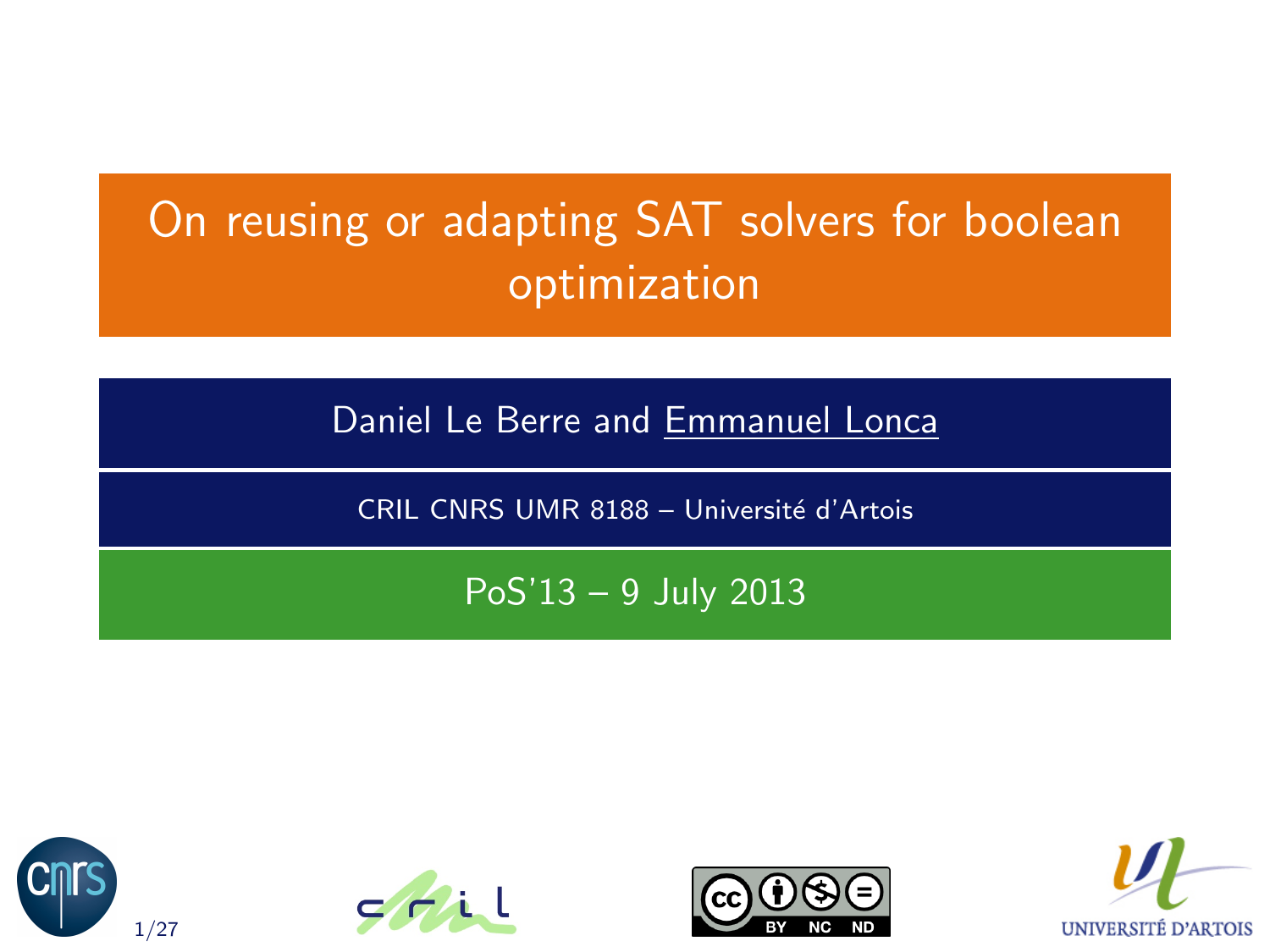[SAT solvers](#page-2-0)

[On-the-fly constraints addition](#page-17-0)

**[Experiments](#page-31-0)** 

[Conclusion, perspectives](#page-40-0)







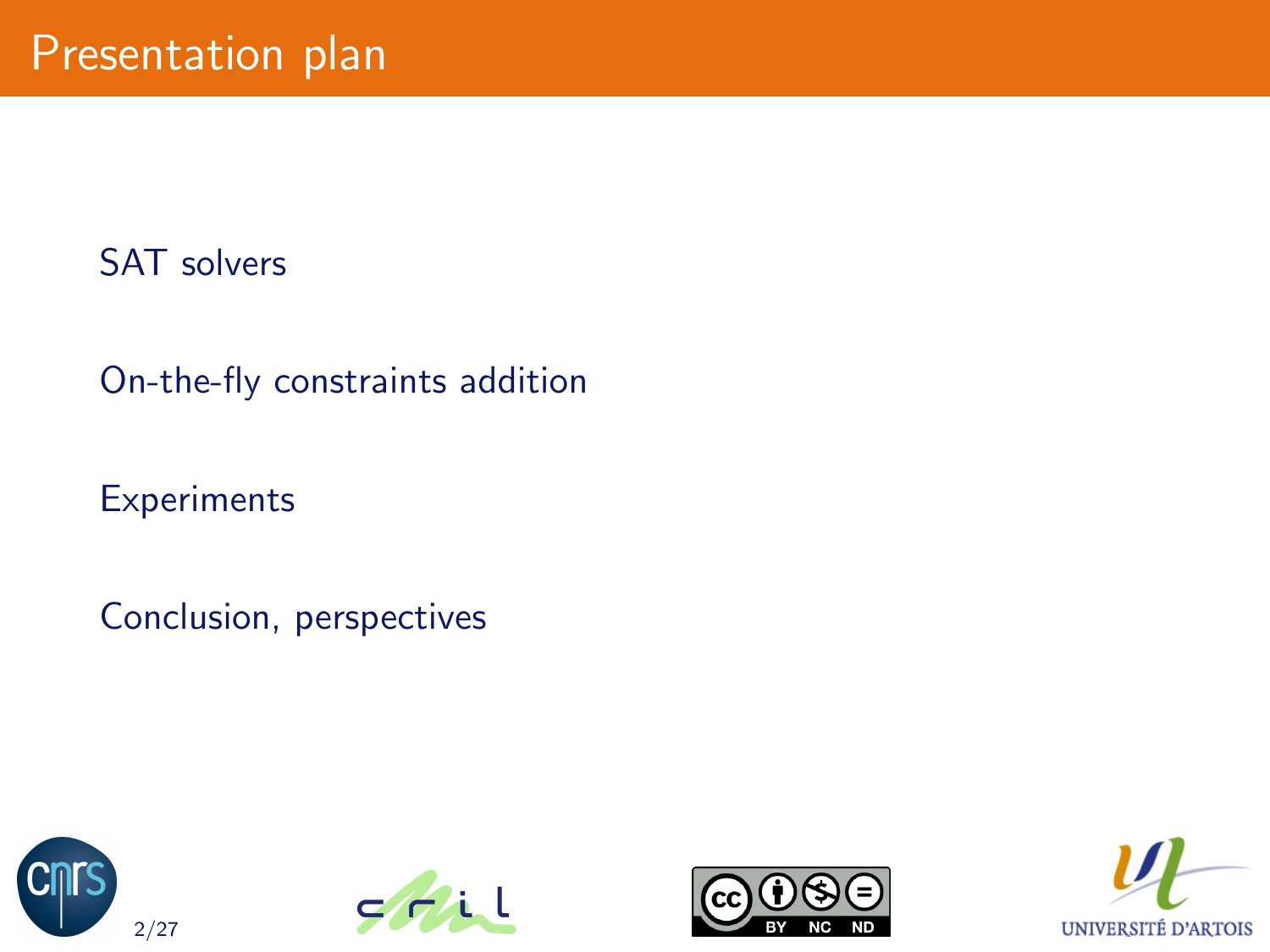#### [SAT solvers](#page-2-0)

[On-the-fly constraints addition](#page-17-0)

**[Experiments](#page-31-0)** 

[Conclusion, perspectives](#page-40-0)







<span id="page-2-0"></span>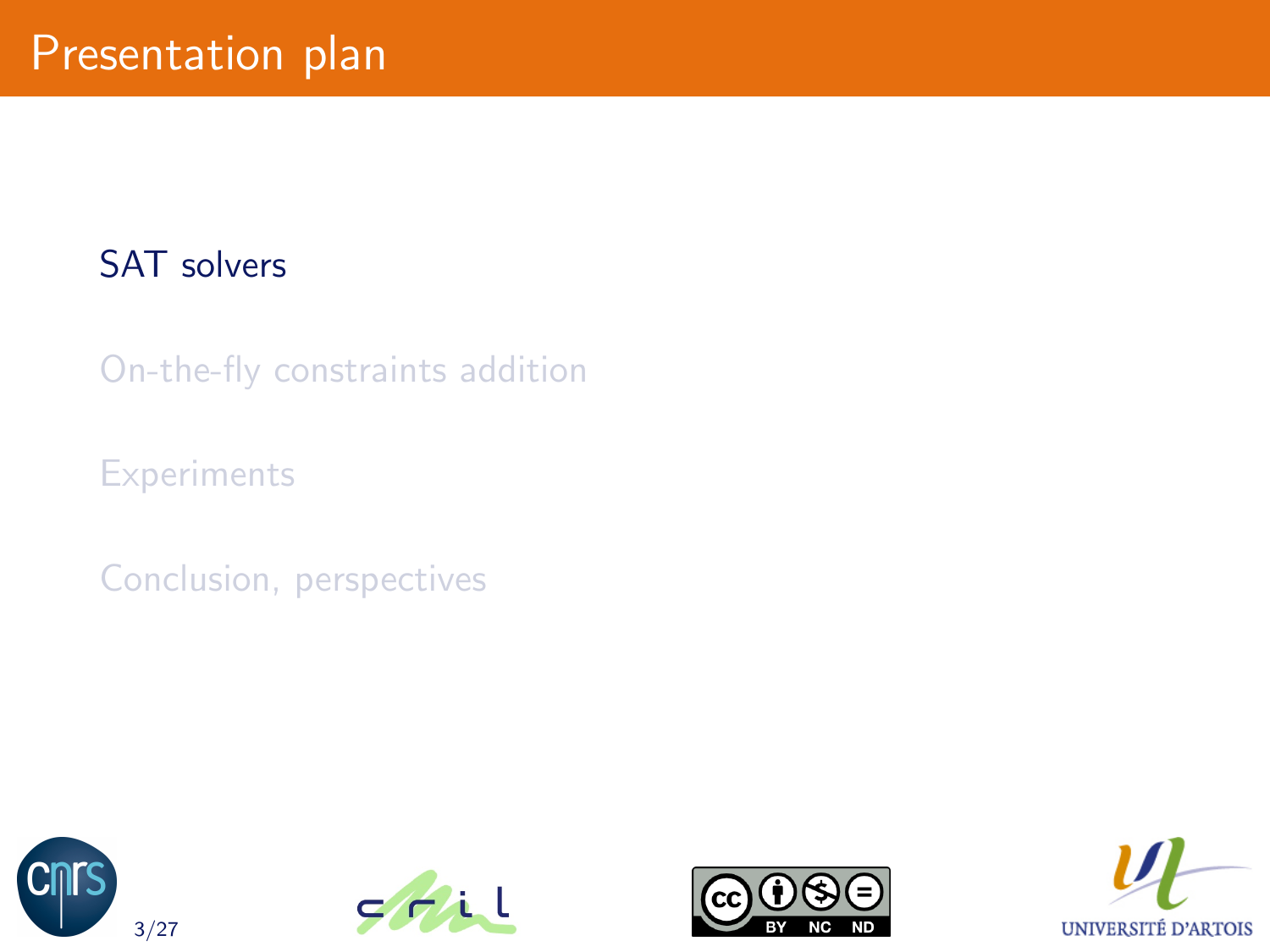# SAT, from decision problem to iterative processes

- $\triangleright$  SAT is initially a decision problem
- $\triangleright$  possible to use a SAT solver for more complex problems than decision ones :
	- ▶ Pseudo-Boolean Optimization : bound constraints
	- $\triangleright$  MaxSat : selector variables  $+$  bound constraints
	- $\triangleright$  CEGAR, model enumeration : blocking clauses
- $\triangleright$  incremental SAT : keep informations between solver calls
	- $\triangleright$  successive decision problems : solver stops after each call
		- $\triangleright$  constraining problem before each new call
		- $\blacktriangleright$  using assumptions
	- $\blacktriangleright$  keep learnt clauses







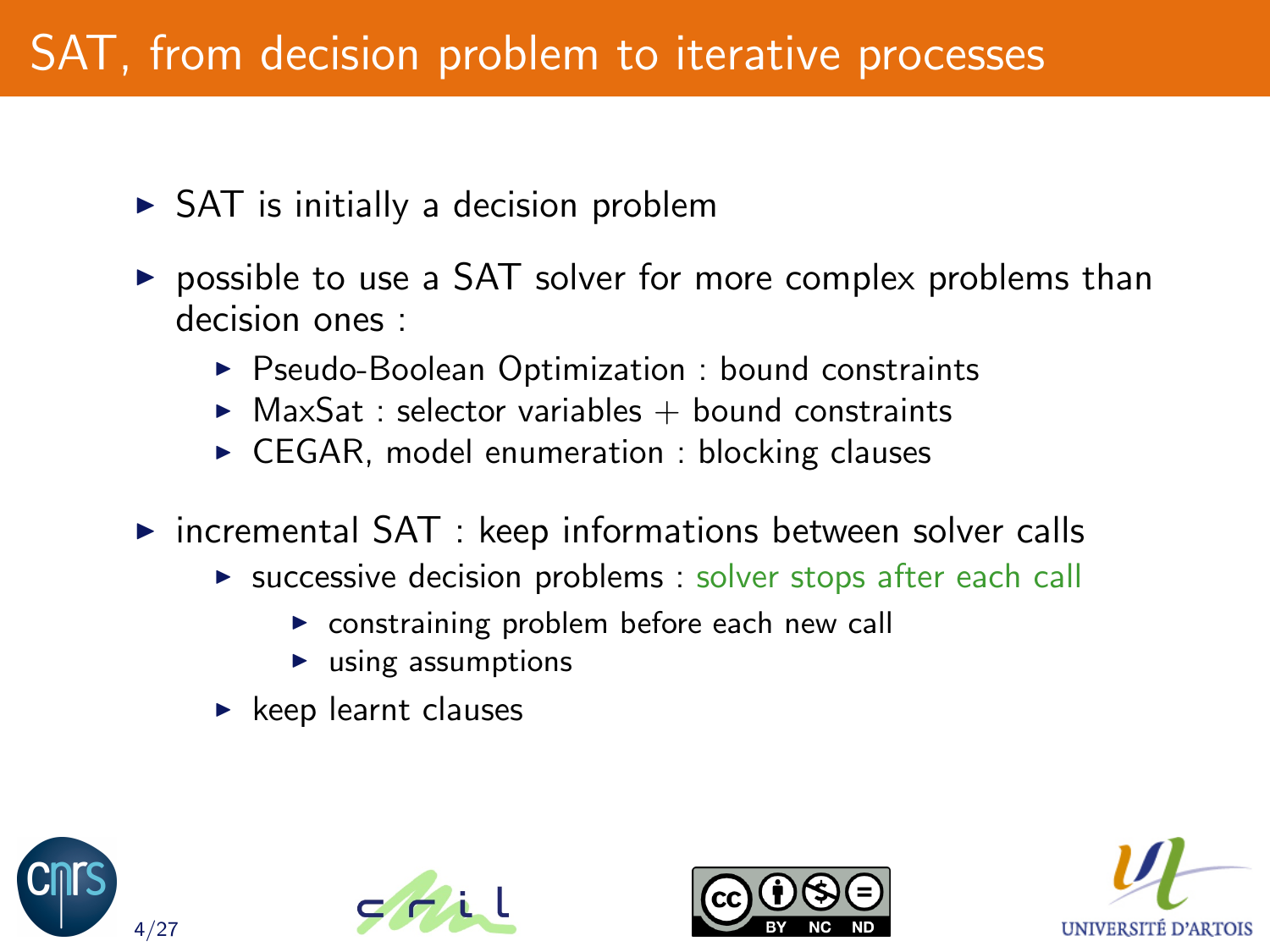constraints :

$$
5x_1 + 3x_2 + 2x_3 + 2x_4 + x5 \ge 8
$$
  
\n
$$
5x_1 + 3x_2 + 2x_3 + 2x_4 + x5 \ge 5
$$
  
\n
$$
x_1 + x_3 + x_4 \ge 2
$$

objective function : min  $f(\omega) = 4x_2 + 2x_3 + x_5$ 







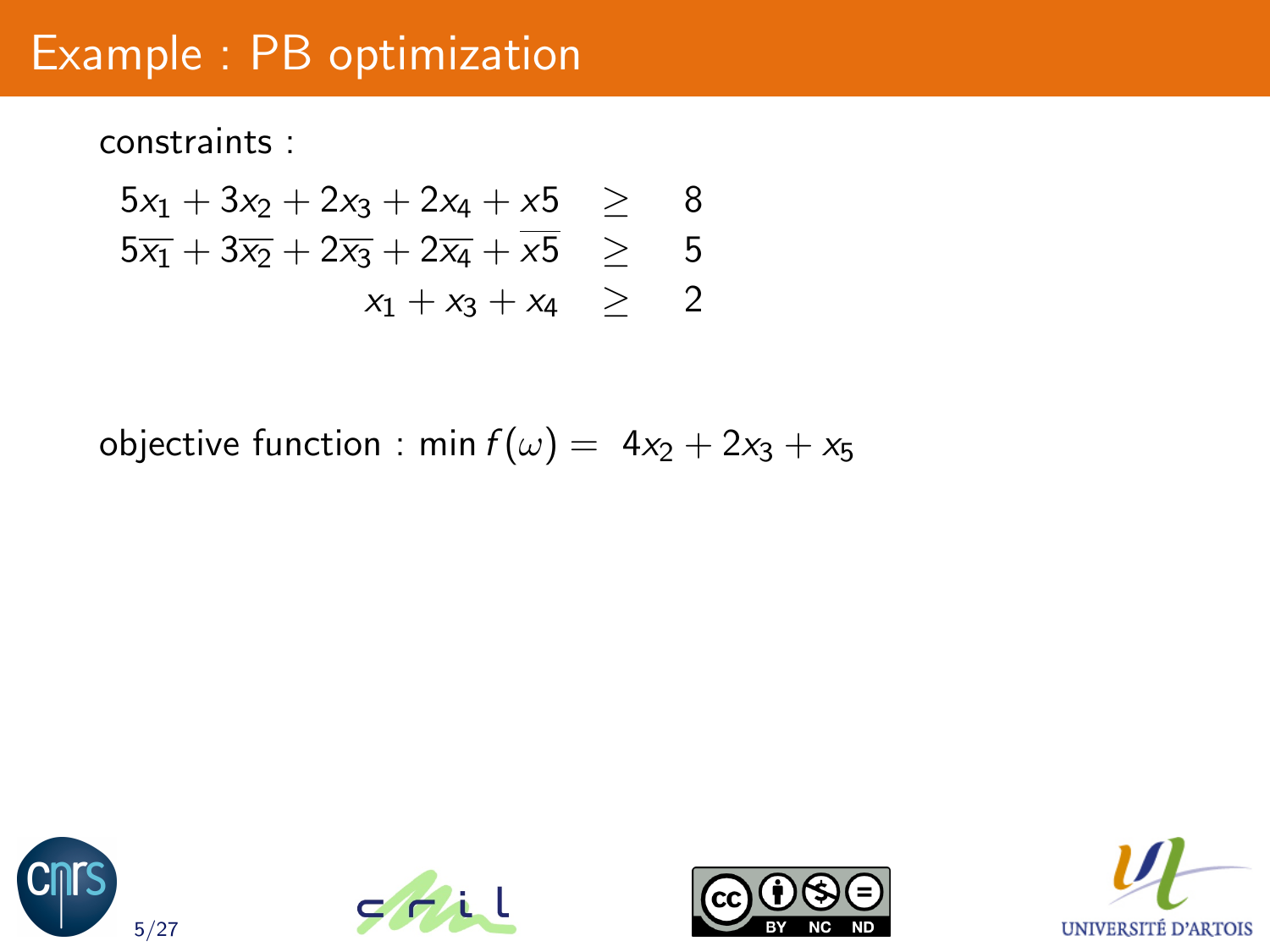constraints :

$$
5x_1 + 3x_2 + 2x_3 + 2x_4 + x5 \ge 8
$$
  
\n
$$
5x_1 + 3x_2 + 2x_3 + 2x_4 + x5 \ge 5
$$
  
\n
$$
x_1 + x_3 + x_4 \ge 2
$$

objective function : min  $f(\omega) = 4x_2 + 2x_3 + x_5$ 

$$
\omega_1 = \overline{x_1}, x_2, \overline{x_3}, x_4, x_5 \quad f(\omega_1) = 5
$$







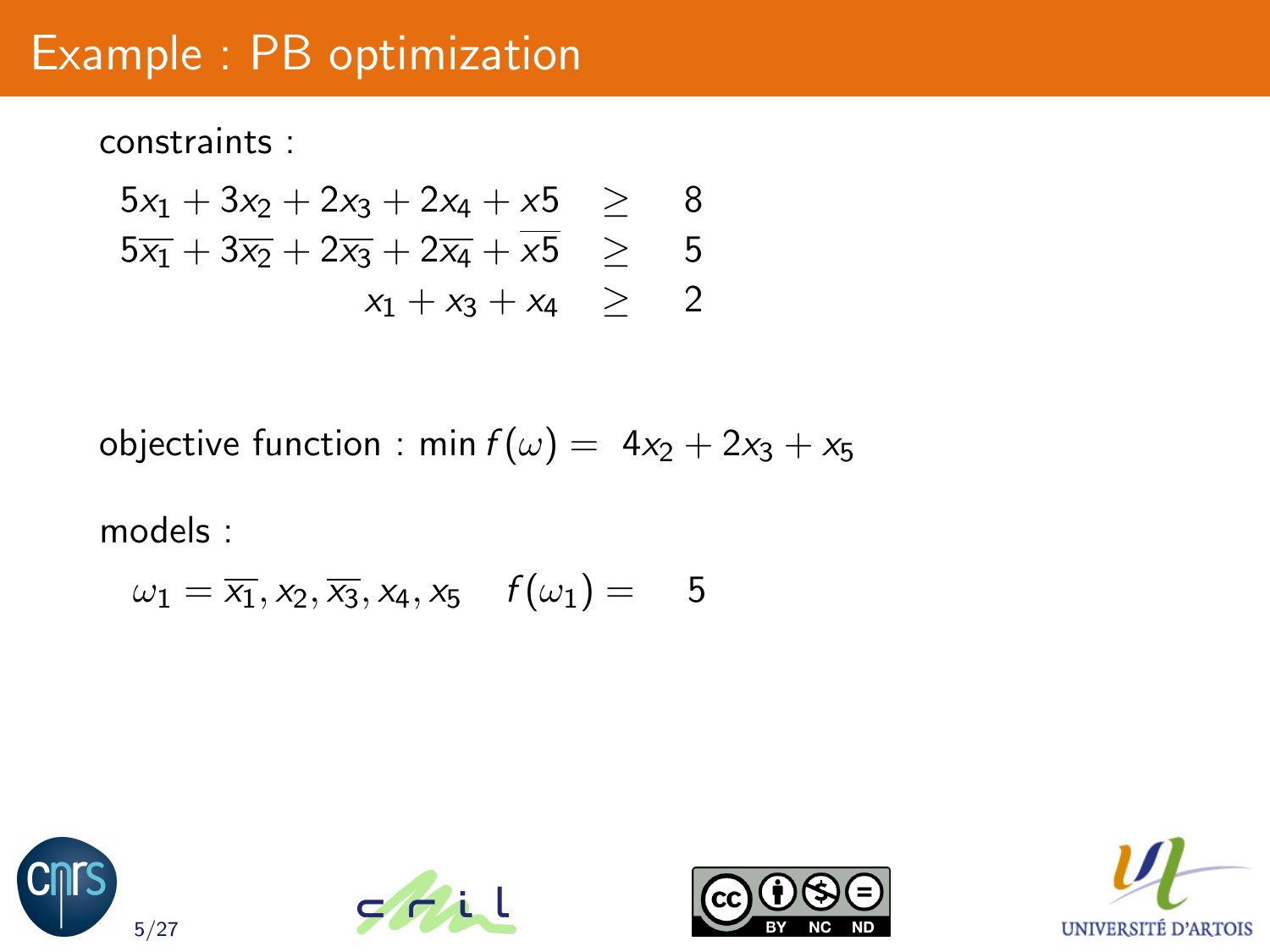constraints :

$$
5x_1 + 3x_2 + 2x_3 + 2x_4 + x5 \ge 8
$$
  
\n
$$
5x_1 + 3x_2 + 2x_3 + 2x_4 + x5 \ge 5
$$
  
\n
$$
x_1 + x_3 + x_4 \ge 2
$$
  
\n
$$
\frac{4x_2 + 2x_3 + x_5}{x_1 + x_2 + x_3} < 5
$$

objective function : min  $f(\omega) = \frac{4x_2 + 2x_3 + x_5}{2}$ 

$$
\omega_1 = \overline{x_1}, x_2, \overline{x_3}, x_4, x_5 \quad f(\omega_1) = \boxed{5}
$$







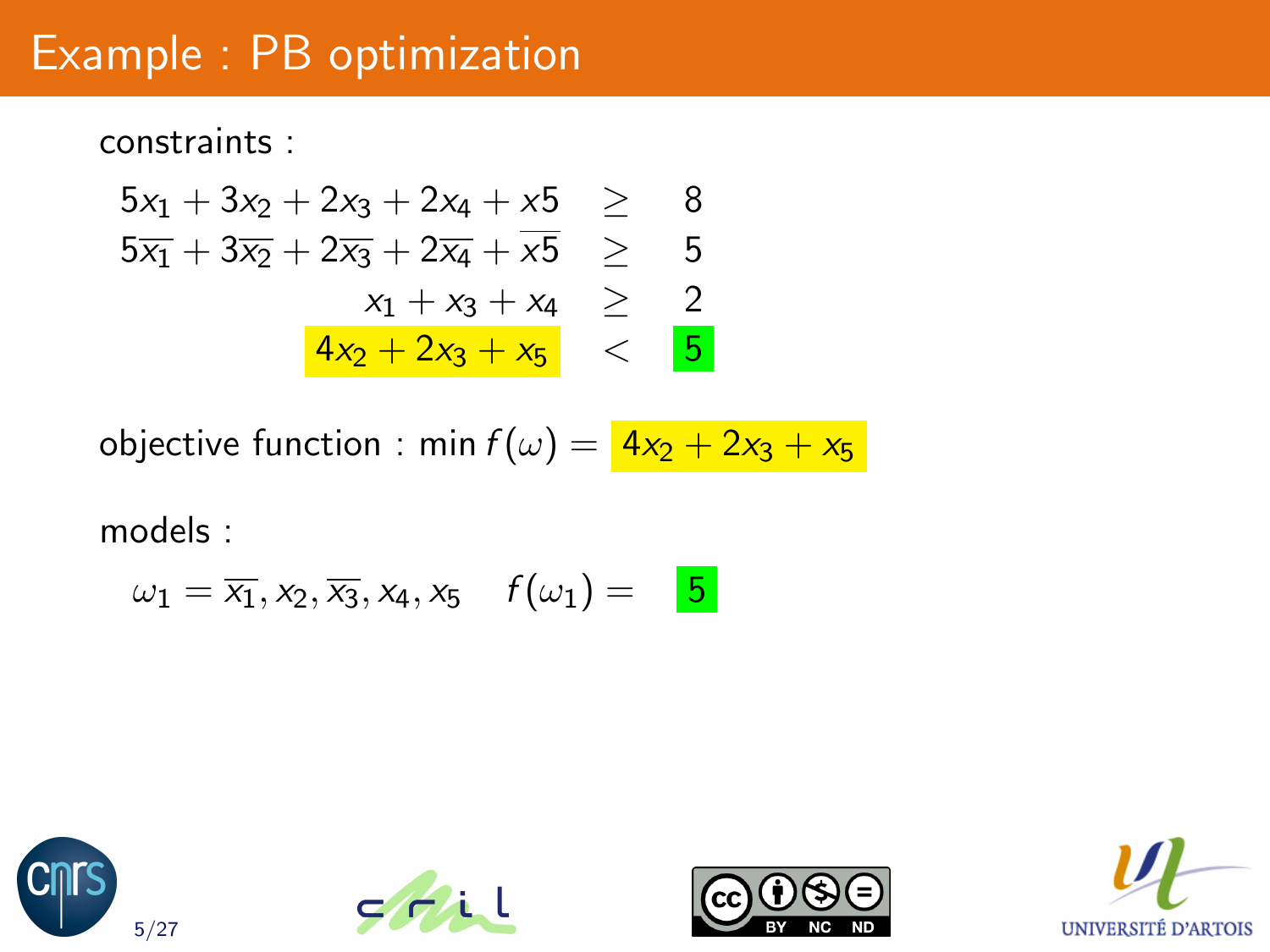constraints :

$$
5x_1 + 3x_2 + 2x_3 + 2x_4 + x5 \ge 8
$$
  
\n
$$
5x_1 + 3x_2 + 2x_3 + 2x_4 + x5 \ge 5
$$
  
\n
$$
x_1 + x_3 + x_4 \ge 2
$$
  
\n
$$
\frac{4x_2 + 2x_3 + x_5}{x_1 + x_2 + x_3} < 5
$$

objective function : min  $f(\omega) = \frac{4x_2 + 2x_3 + x_5}{2}$ 

$$
\omega_1 = \overline{x_1}, x_2, \overline{x_3}, x_4, x_5 \quad f(\omega_1) = \mathbf{5}
$$
  

$$
\omega_2 = x_1, \overline{x_2}, x_3, \overline{x_4}, x_5 \quad f(\omega_2) = 3
$$







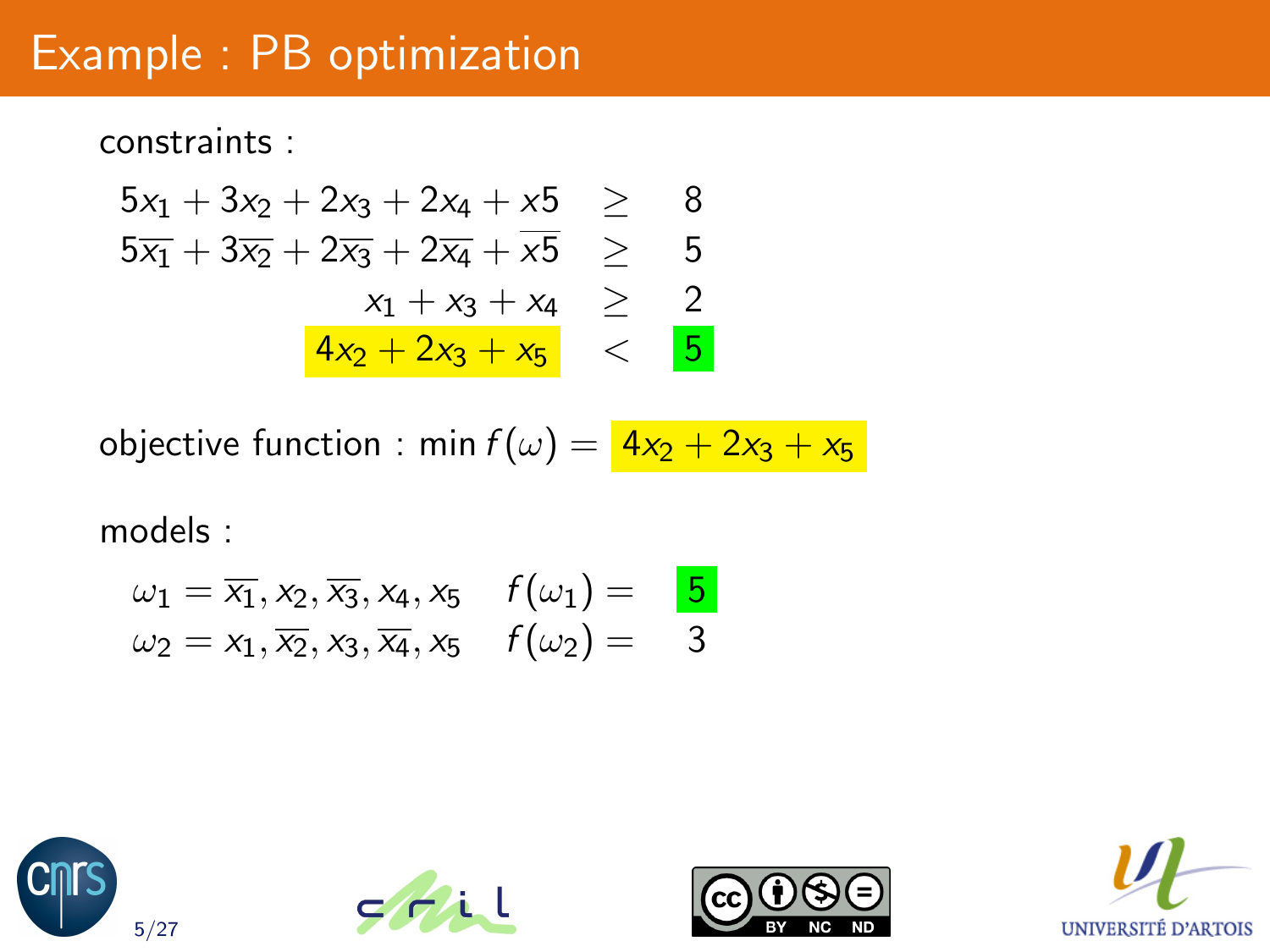constraints :

$$
5x_1 + 3x_2 + 2x_3 + 2x_4 + x5 \ge 8
$$
  
\n
$$
5x_1 + 3x_2 + 2x_3 + 2x_4 + x5 \ge 5
$$
  
\n
$$
x_1 + x_3 + x_4 \ge 2
$$
  
\n
$$
\frac{4x_2 + 2x_3 + x_5}{x_1 + x_2 + x_3} < 3
$$

objective function : min  $f(\omega) = \frac{4x_2 + 2x_3 + x_5}{2}$ 

$$
\omega_1 = \overline{x_1}, x_2, \overline{x_3}, x_4, x_5 \quad f(\omega_1) = 5 \n\omega_2 = x_1, \overline{x_2}, x_3, \overline{x_4}, x_5 \quad f(\omega_2) = 3
$$







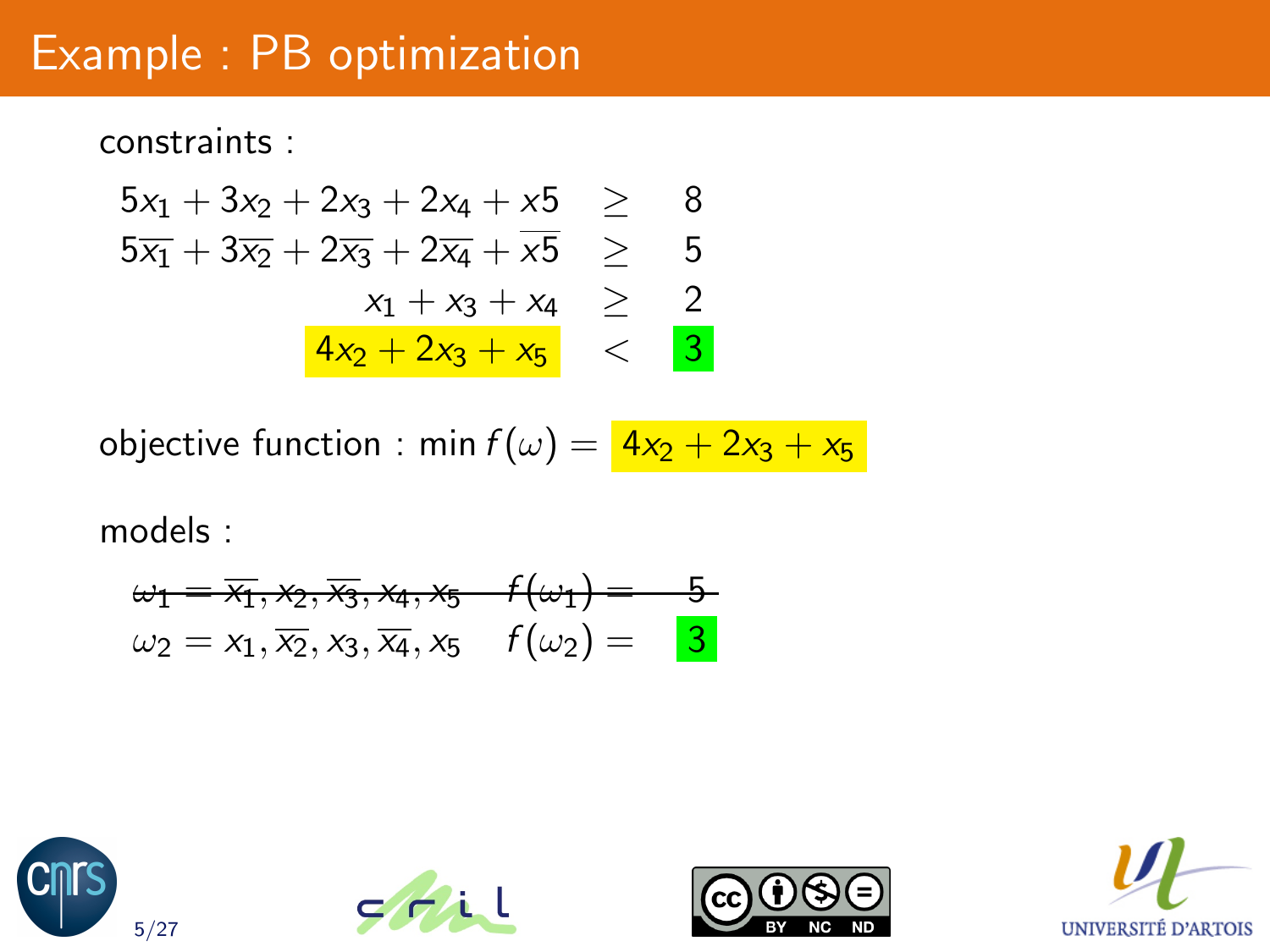constraints :

$$
5x_1 + 3x_2 + 2x_3 + 2x_4 + x5 \ge 8
$$
  
\n
$$
5x_1 + 3x_2 + 2x_3 + 2x_4 + x5 \ge 5
$$
  
\n
$$
x_1 + x_3 + x_4 \ge 2
$$
  
\n
$$
\frac{4x_2 + 2x_3 + x_5}{x_1 + x_2 + x_3} < 3
$$

objective function : min  $f(\omega) = \frac{4x_2 + 2x_3 + x_5}{2}$ 

$$
\begin{array}{lll}\n\omega_1 = \overline{x_1}, \mathsf{x}_2, \overline{x_3}, \mathsf{x}_4, \mathsf{x}_5 & f(\omega_1) = 5 \\
\omega_2 = x_1, \overline{x_2}, x_3, \overline{x_4}, x_5 & f(\omega_2) = 3 \\
\omega_3 = x_1, \overline{x_2}, \overline{x_3}, x_4, x_5 & f(\omega_3) = 1\n\end{array}
$$







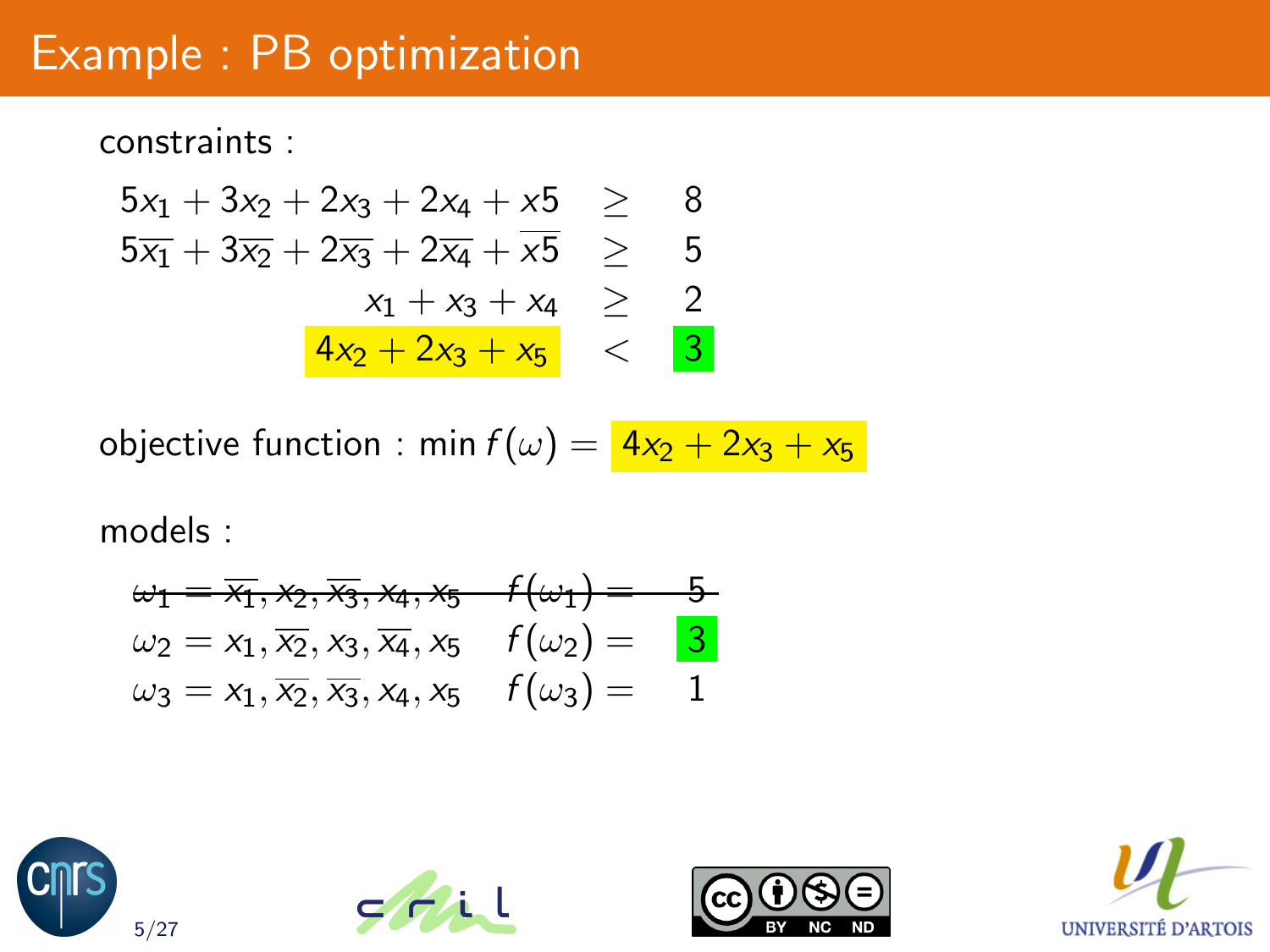constraints :

$$
5x_1 + 3x_2 + 2x_3 + 2x_4 + x5 \ge 8
$$
  
\n
$$
5x_1 + 3x_2 + 2x_3 + 2x_4 + x5 \ge 5
$$
  
\n
$$
x_1 + x_3 + x_4 \ge 2
$$
  
\n
$$
\frac{4x_2 + 2x_3 + x_5}{x_1 + x_2 + x_3} < 1
$$

objective function : min  $f(\omega) = \frac{4x_2 + 2x_3 + x_5}{2}$ 

$$
\omega_1 = \overline{x_1}, \overline{x_2}, \overline{x_3}, \overline{x_4}, \overline{x_5} \quad f(\omega_1) = 5 \n\omega_2 = x_1, \overline{x_2}, x_3, \overline{x_4}, x_5 \quad f(\omega_2) = 3 \n\omega_3 = x_1, \overline{x_2}, \overline{x_3}, x_4, x_5 \quad f(\omega_3) = 1
$$







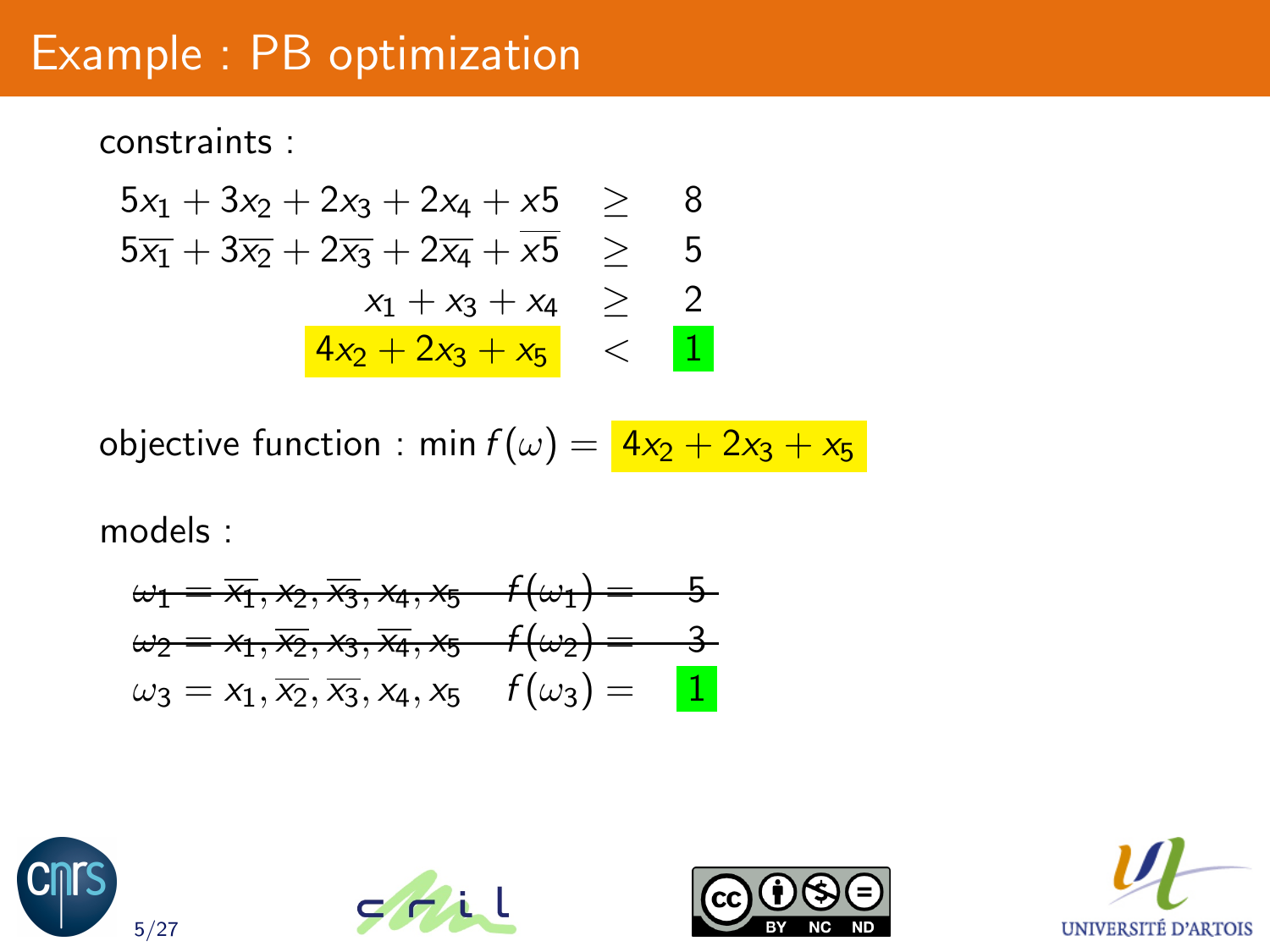constraints :

$$
5x_1 + 3x_2 + 2x_3 + 2x_4 + x5 \ge 8
$$
  
\n
$$
5x_1 + 3x_2 + 2x_3 + 2x_4 + x5 \ge 5
$$
  
\n
$$
x_1 + x_3 + x_4 \ge 2
$$
  
\n
$$
\frac{4x_2 + 2x_3 + x_5}{x_1 + x_2 + x_3} < 1
$$

objective function : min  $f(\omega) = \frac{4x_2 + 2x_3 + x_5}{2}$ 

$$
\omega_1 = \overline{x_1}, \overline{x_2}, \overline{x_3}, \overline{x_4}, \overline{x_5} \quad f(\omega_1) = 5 \n\omega_2 = x_1, \overline{x_2}, x_3, \overline{x_4}, x_5 \quad f(\omega_2) = 3 \n\omega_3 = x_1, \overline{x_2}, \overline{x_3}, x_4, x_5 \quad f(\omega_3) = 1 \n\varnothing
$$







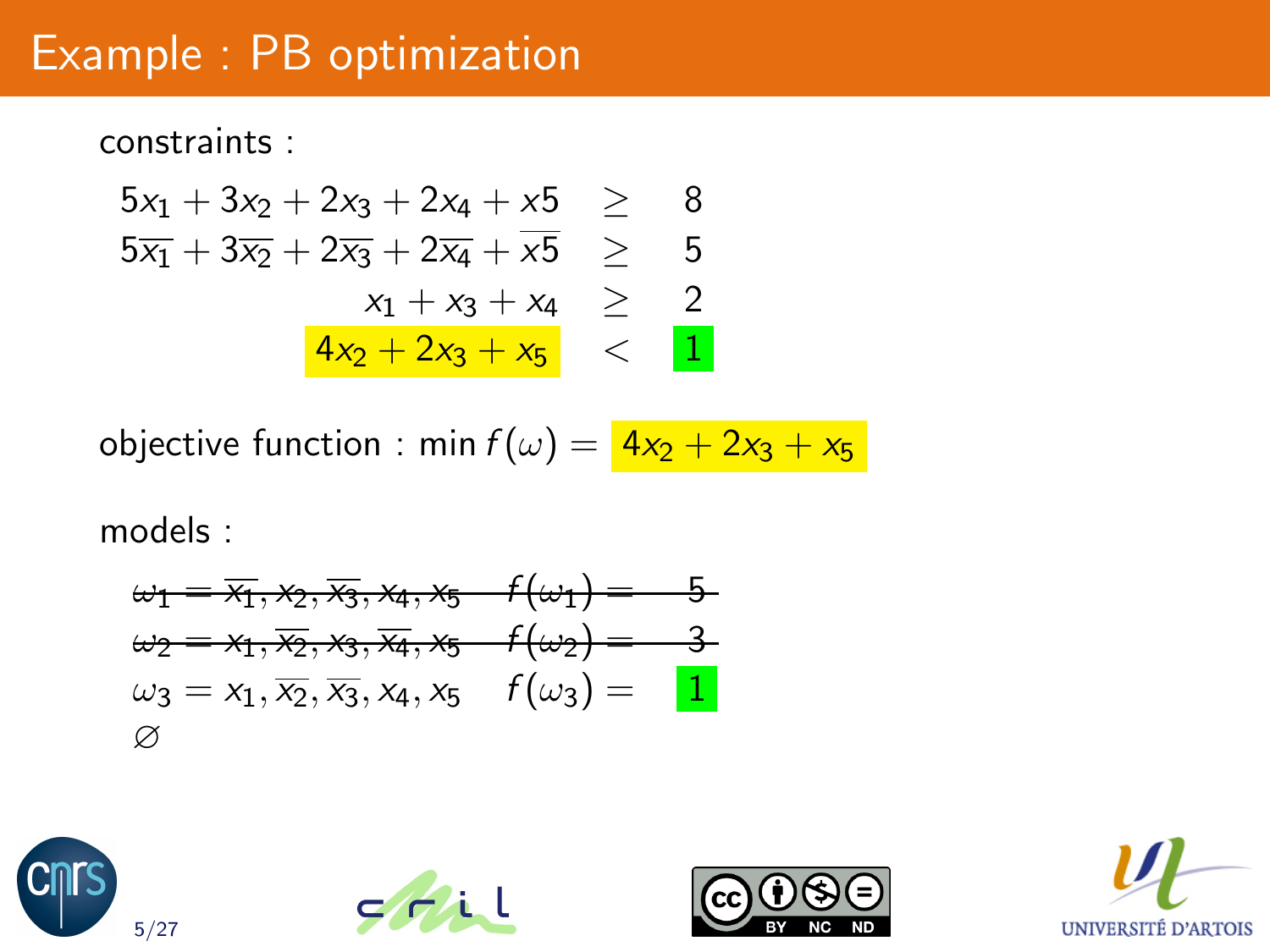constraints :

$$
5x_1 + 3x_2 + 2x_3 + 2x_4 + x5 \ge 8
$$
  
\n
$$
5x_1 + 3x_2 + 2x_3 + 2x_4 + x5 \ge 5
$$
  
\n
$$
x_1 + x_3 + x_4 \ge 2
$$
  
\n
$$
\frac{4x_2 + 2x_3 + x_5}{x_1 + x_2 + x_3} < 1
$$

objective function : min  $f(\omega) = \frac{4x_2 + 2x_3 + x_5}{2}$ 

models :

$$
\omega_1 = \overline{x_1}, \overline{x_2}, \overline{x_3}, \overline{x_4}, \overline{x_5} \quad f(\omega_1) = 5 \n\omega_2 = x_1, \overline{x_2}, \overline{x_3}, \overline{x_4}, \overline{x_5} \quad f(\omega_2) = 3 \n\omega_3 = x_1, \overline{x_2}, \overline{x_3}, x_4, x_5 \quad f(\omega_3) = 1
$$
\n
$$
\varnothing
$$

 $\omega_3$  is an optimal solution







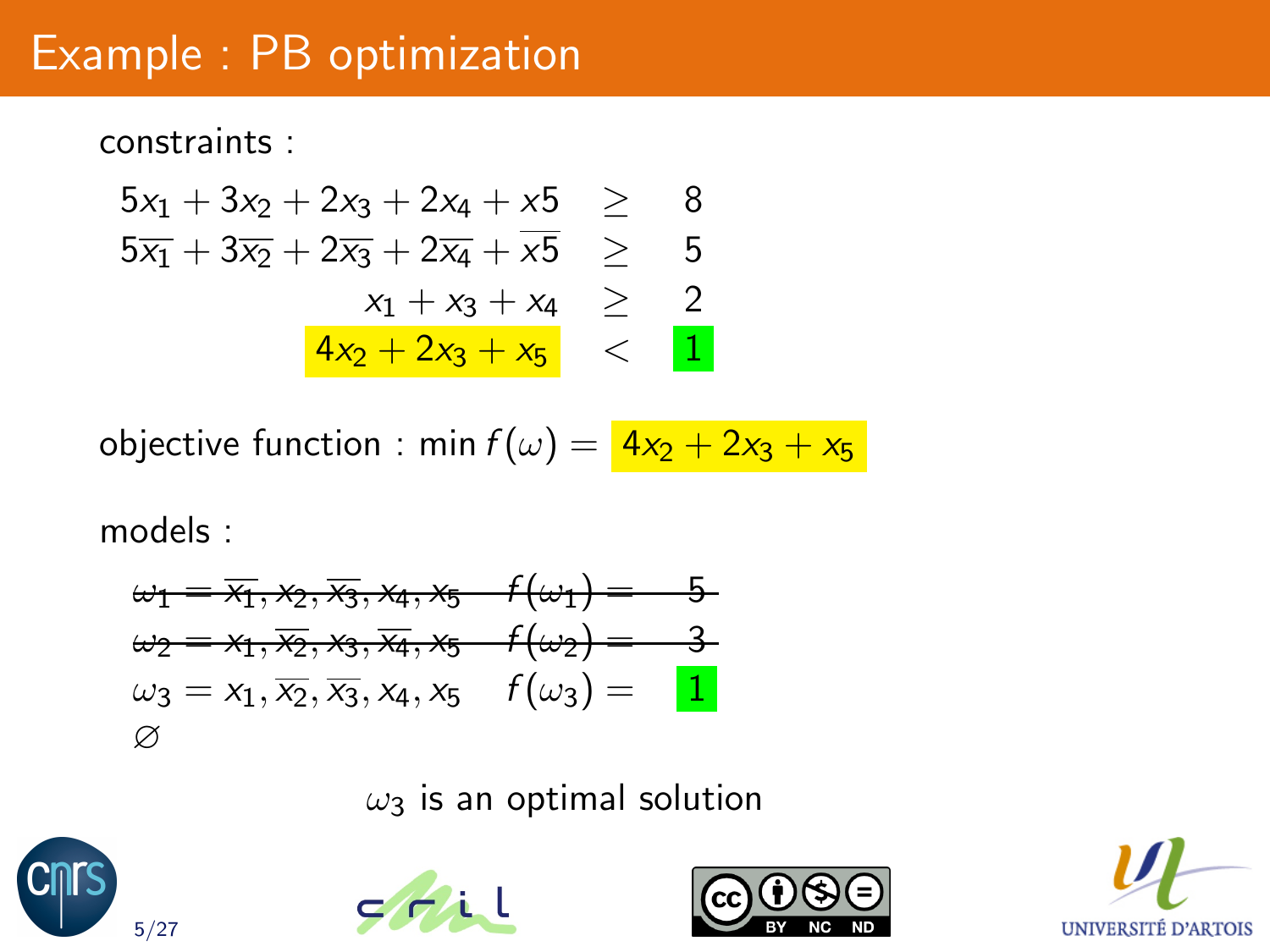- $\triangleright$  do not stop the solver when a model is found
- $\triangleright$  old idea : branch & bound (BSOLO)  $\rightarrow$  implementation in modern CDCL solvers
- $\triangleright$  generate a falsified bound constraint to take benefit from conflict analysis procedure
- $\triangleright$  goal : discard stop/restart solver cost







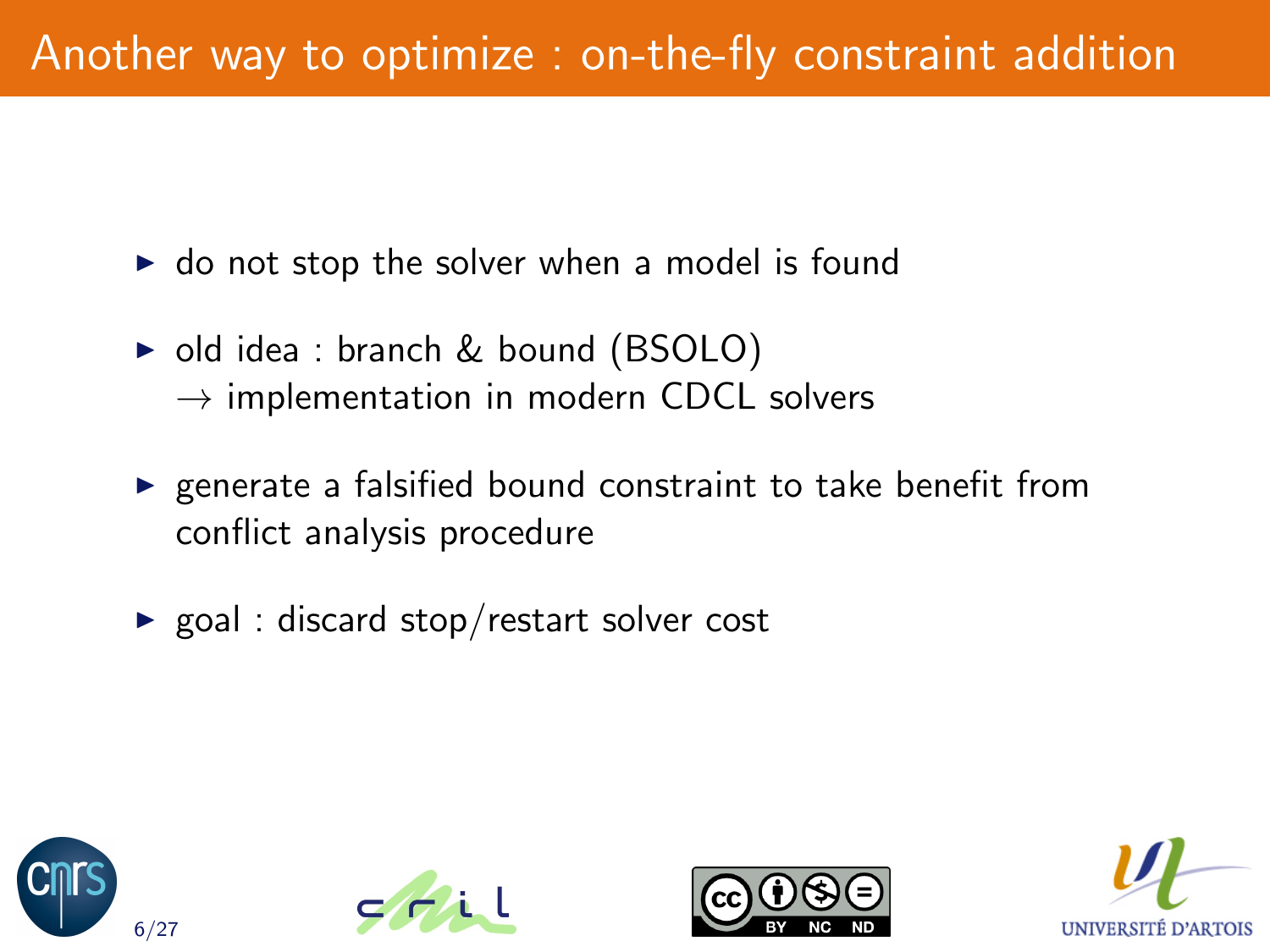# Sat4j and the 12 queens

- $\triangleright$  solution enumeration with Sat4j :
	- 1. search for a model
		- $x_1, x_2, ..., x_n$ , quit if none
	- 2. add the constraint
		- $\overline{x_1} \vee \overline{x_2} \vee \ldots \vee \overline{x_n}$
	- 3. goto 1



image source : <http://paulbutler.org/archives/n-queens-in-a-tweet/>

 $\blacktriangleright$  14200 solutions computation time (black box) : 593s (Abscon : 5s)







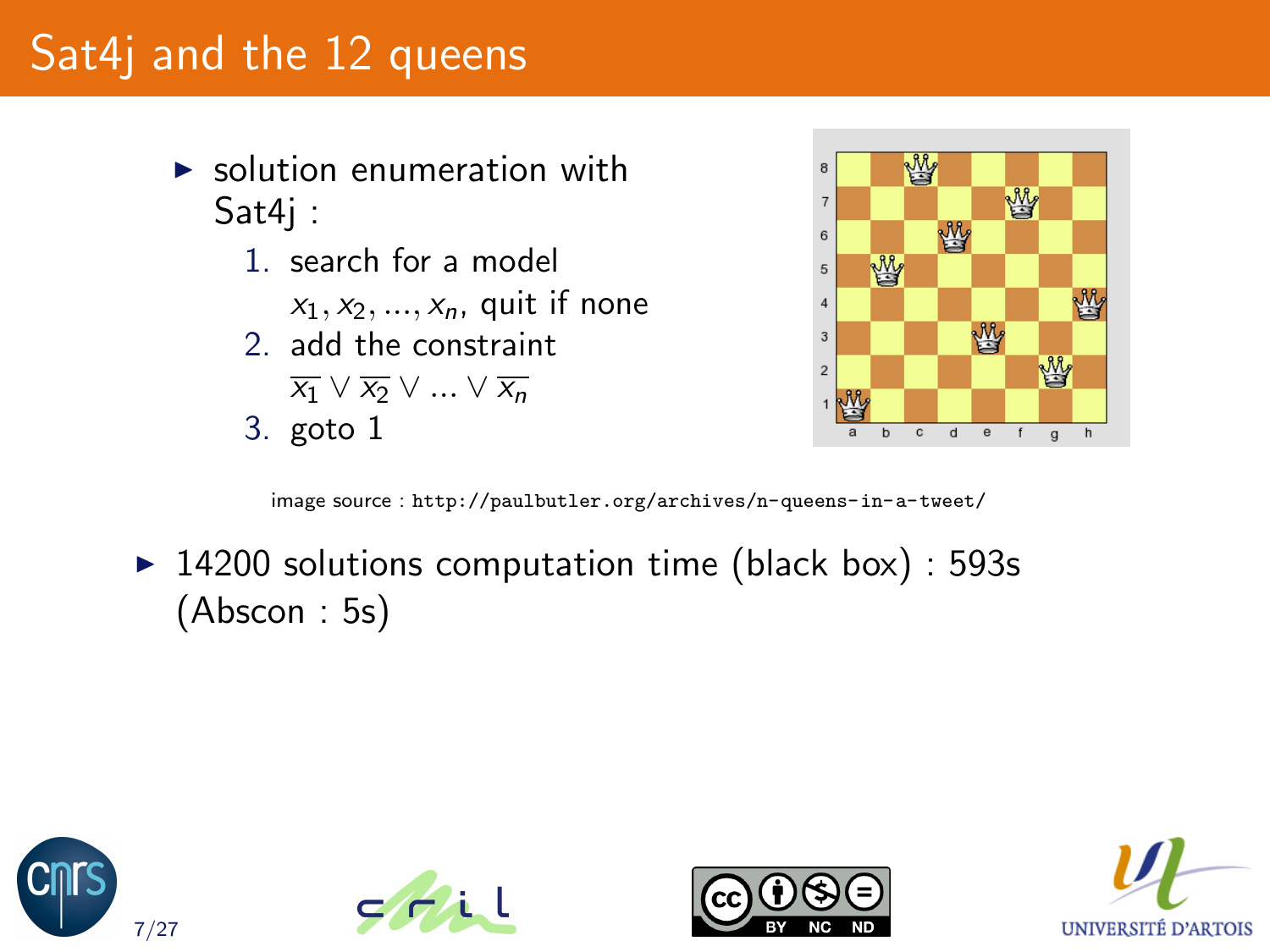# Sat4j and the 12 queens

- $\triangleright$  solution enumeration with Sat4j :
	- 1. search for a model
		- $x_1, x_2, ..., x_n$ , quit if none
	- 2. add the constraint
		- $\overline{x_1} \vee \overline{x_2} \vee ... \vee \overline{x_n}$
	- 3. goto 1



image source : <http://paulbutler.org/archives/n-queens-in-a-tweet/>

- $\blacktriangleright$  14200 solutions computation time (black box) : 593s (Abscon : 5s)
- $\triangleright$  when adding clauses on-the-fly : 113s  $\rightarrow$  on-the-fly clauses based enumeration seems efficient







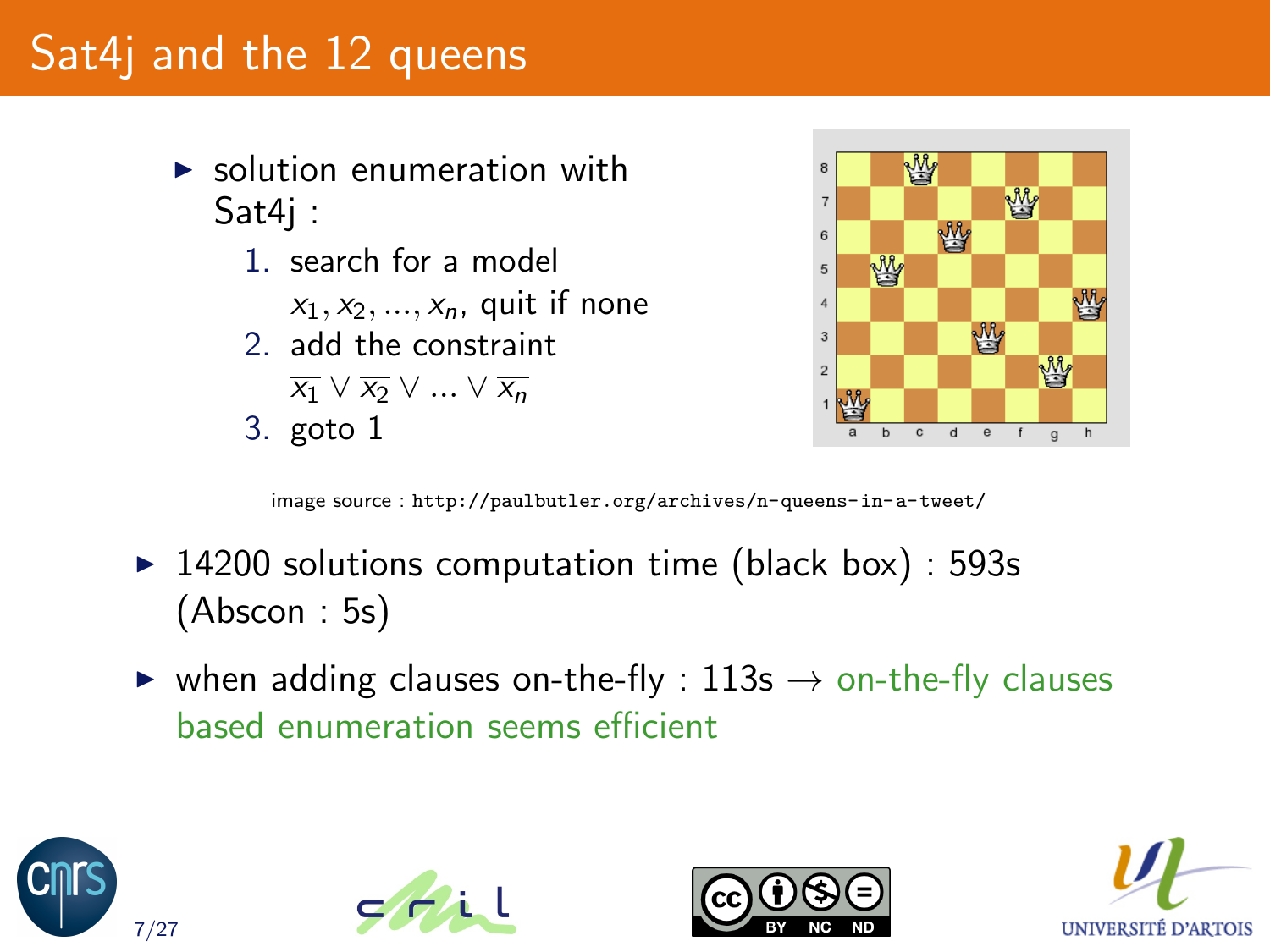# Sat4j and the 12 queens

- $\triangleright$  solution enumeration with Sat4j :
	- 1. search for a model
		- $x_1, x_2, ..., x_n$ , quit if none
	- 2. add the constraint
		- $\overline{x_1} \vee \overline{x_2} \vee ... \vee \overline{x_n}$
	- 3. goto 1

7/27



image source : <http://paulbutler.org/archives/n-queens-in-a-tweet/>

- $\blacktriangleright$  14200 solutions computation time (black box) : 593s (Abscon : 5s)
- $\triangleright$  when adding clauses on-the-fly : 113s  $\rightarrow$  on-the-fly clauses based enumeration seems efficient

#### [what a](http://www.cril.fr/)bout opti[mization ?](http://creativecommons.org/about/licenses/)





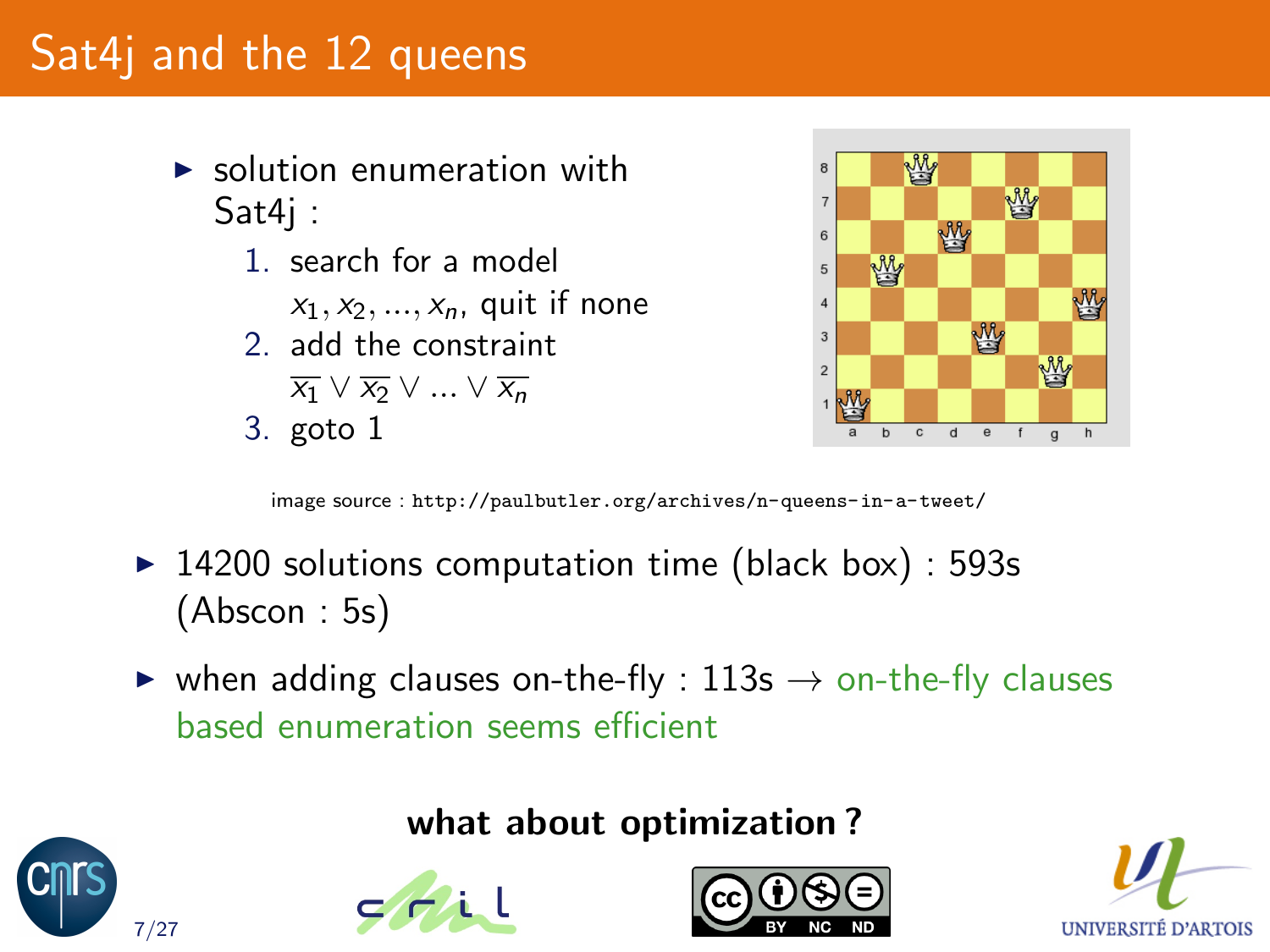#### [SAT solvers](#page-2-0)

#### [On-the-fly constraints addition](#page-17-0)

**[Experiments](#page-31-0)** 

[Conclusion, perspectives](#page-40-0)







<span id="page-17-0"></span>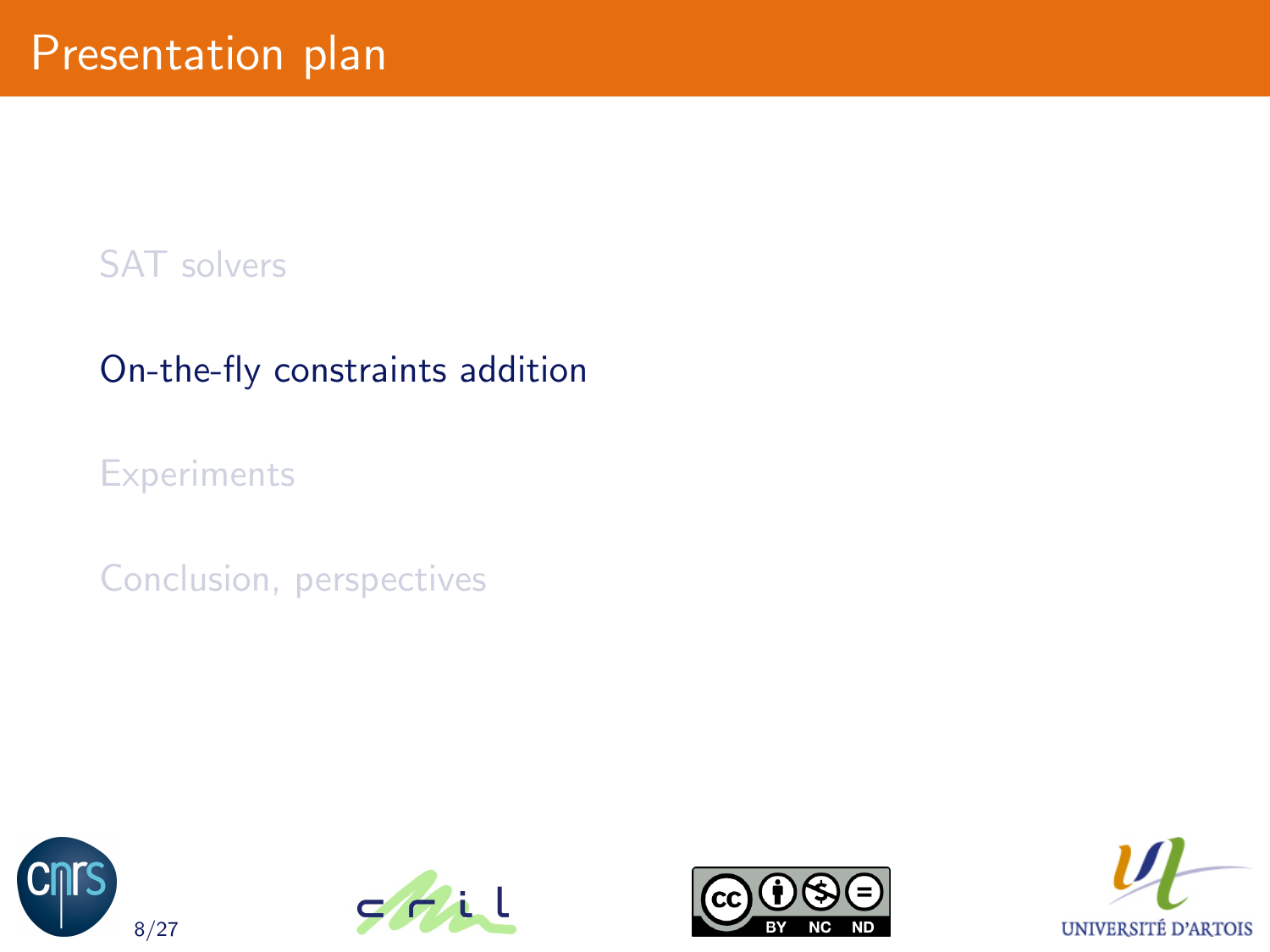- $\triangleright$  CDCL solver : learn redundant constraints to guide the search
- $\triangleright$  when a conflict occurs, learn a clause and backtrack
- $\triangleright$  backtrack goal : put the solver in a state which is compatible with the new constraint (as if this constraint would have been in the initial set of constraints)
- $\triangleright$  our addition : adding falsified constraints "on-the-fly" to force the solver to backtrack







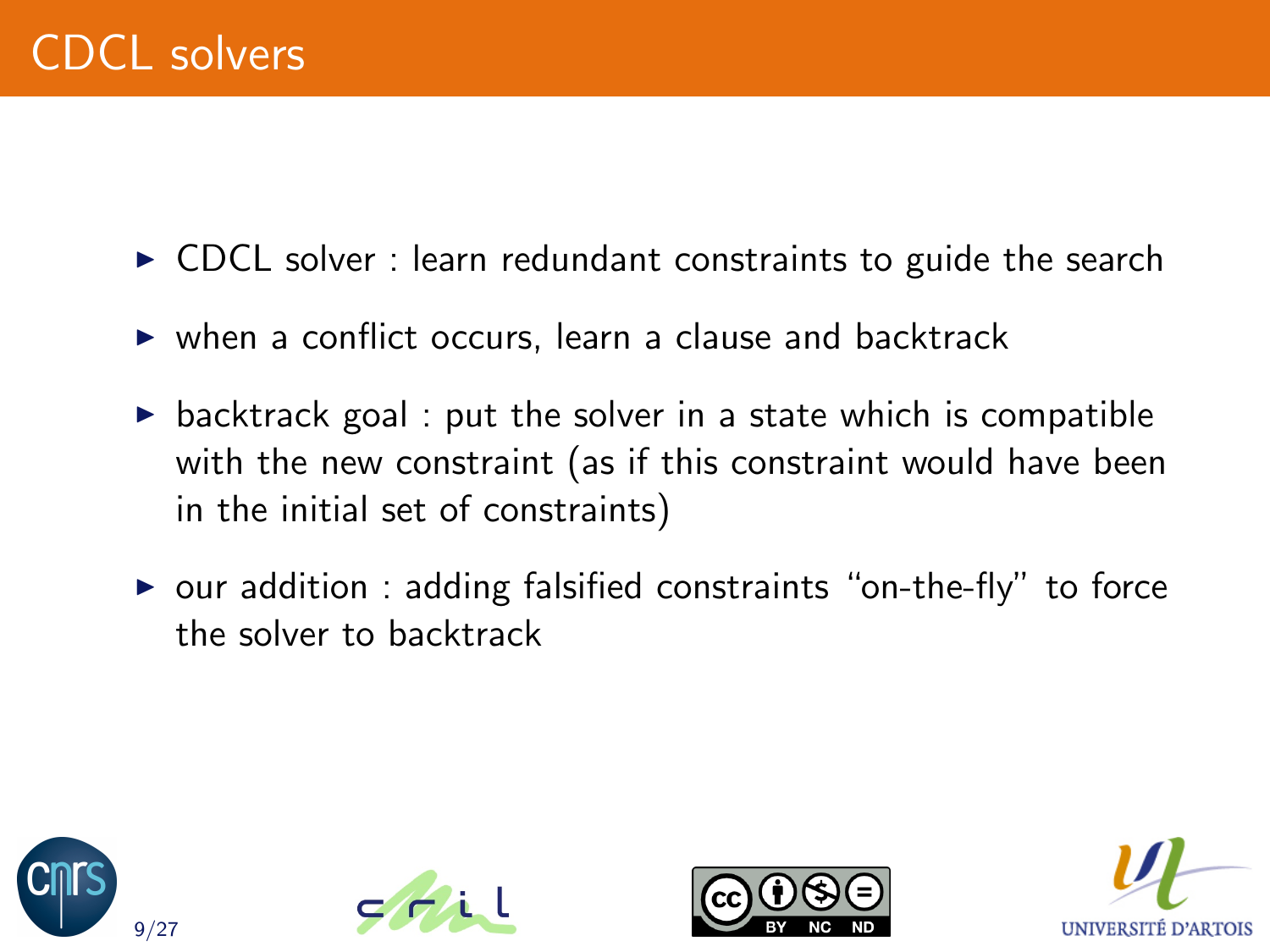- $\triangleright$  a clause propagates a unique literal at a unique decision level
- $\triangleright$  backtrack to the decision level where the constraint was falsified for the first time, and call the conflict analysis procedure
- $\triangleright$  conflict analysis procedure is sufficient







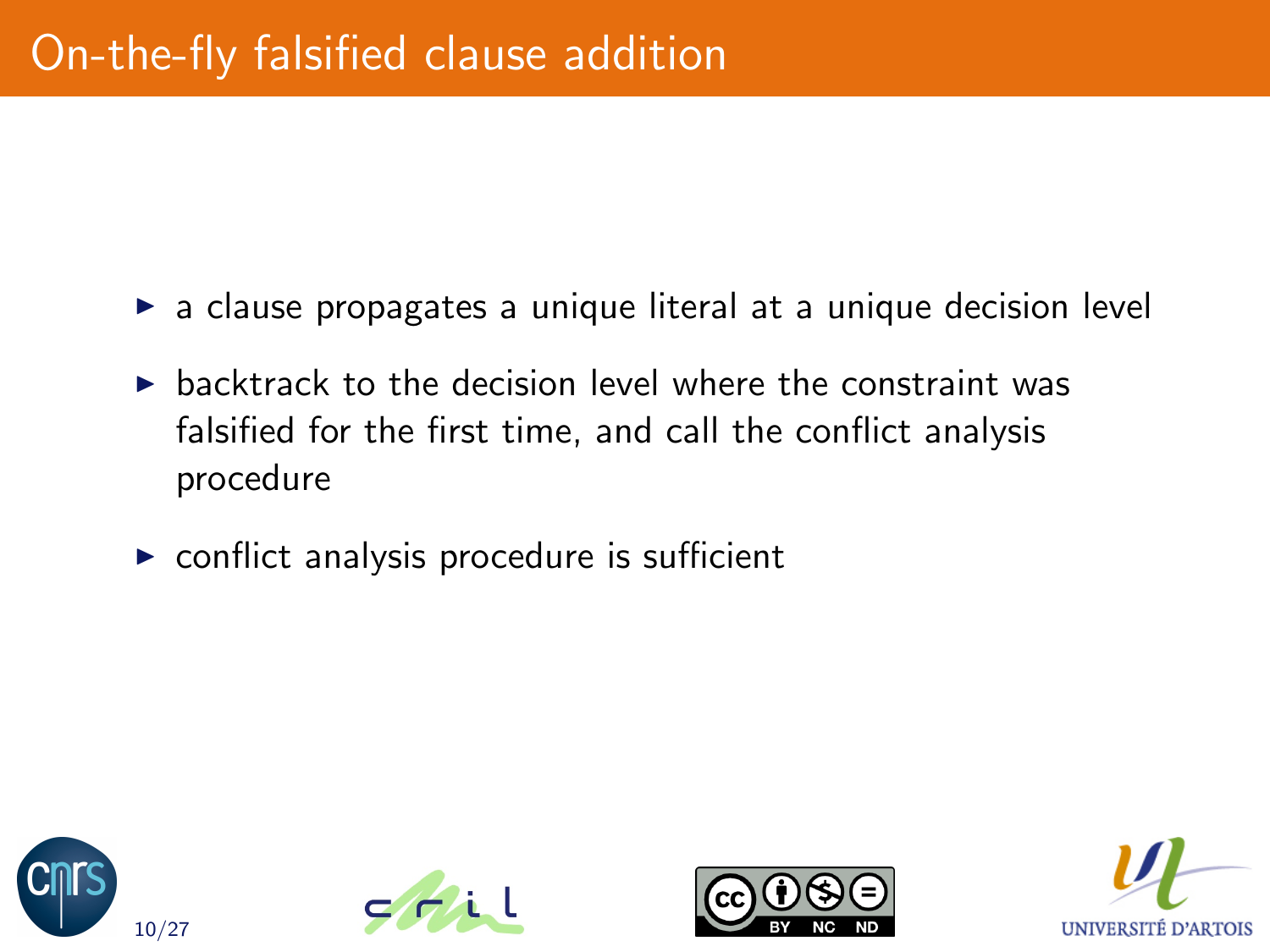# On-the-fly cardinality constraint addition

- $\blacktriangleright$  constraints which can be written as  $\sum^{n}$  $i=1$  $x_i \leq k$
- $\triangleright$  a cardinality constraint may propagate multiple literals, but at a unique decision level
- $\triangleright$  if k literals in n are set to true, others must be set to false
- $\triangleright$  a specific propagation process is required : the constraint must be able to propagate itself some literals (conflict analysis is not sufficient)







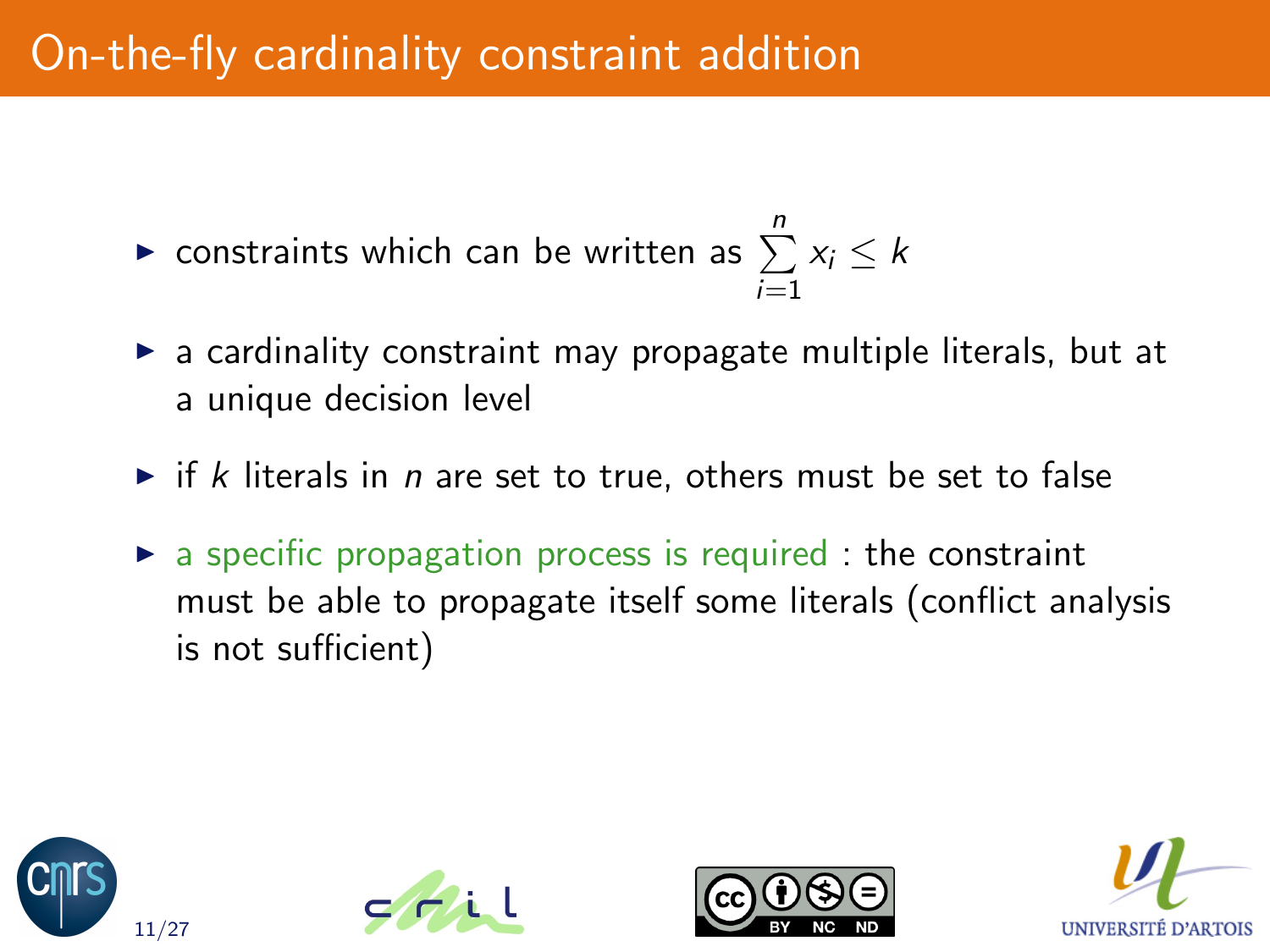$\blacktriangleright$  constraints :

- $\alpha_1$  :  $x_1 \vee x_2$
- $\alpha_2$  :  $x_3 \vee x_4$
- $\alpha_3$  :  $x_5 \vee x_6 \vee x_7 \vee x_8$
- $\blacktriangleright$  implication graph :









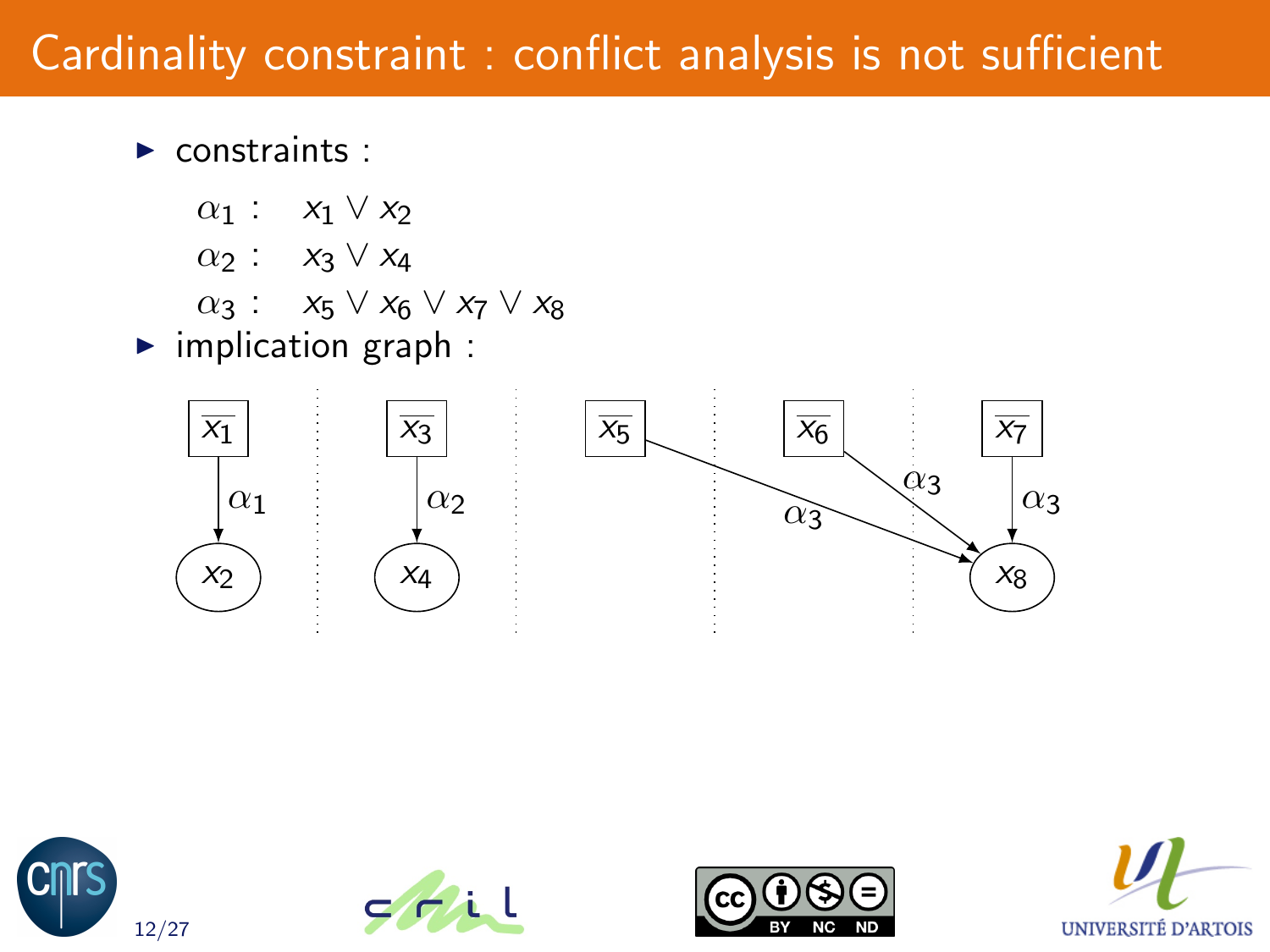$\blacktriangleright$  constraints :

- $\alpha_1: x_1 \vee x_2 \qquad \beta_1: x_2 + x_4 + x_7 + x_8 \leq 2$
- $\alpha_2$  :  $x_3 \vee x_4$
- $\alpha_3$  :  $x_5 \vee x_6 \vee x_7 \vee x_8$
- $\blacktriangleright$  implication graph :



► adding falsified constraint  $x_2 + x_4 + x_7 + x_8 \le 2$ 







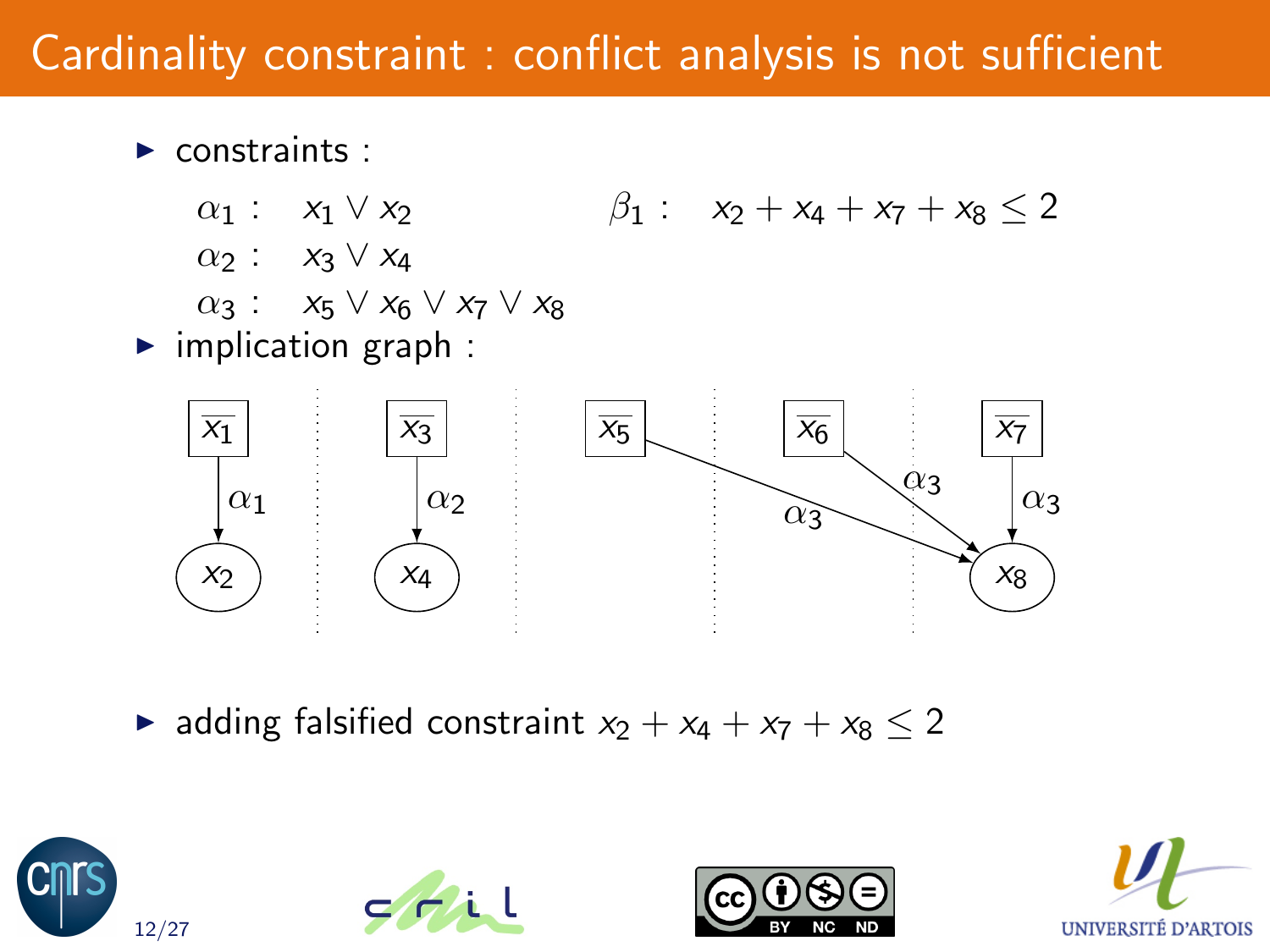- $\blacktriangleright$  constraints :
	- $\alpha_1: x_1 \vee x_2 \qquad \beta_1: x_2 + x_4 + x_7 + x_8 \leq 2$  $\alpha_2$  :  $x_3 \vee x_4$   $\gamma_1$  :  $\overline{x_2} \vee \overline{x_4} \vee x_5 \vee x_6 \vee x_7$
	- $\alpha_3$  :  $x_5 \vee x_6 \vee x_7 \vee x_8$
- $\blacktriangleright$  implication graph :



- ► adding falsified constraint  $x_2 + x_4 + x_7 + x_8 < 2$
- $\triangleright$  conflict analysis :  $\overline{x_2}$   $\vee$   $\overline{x_4}$   $\vee$   $x_5$   $\vee$   $x_6$   $\vee$   $x_7$







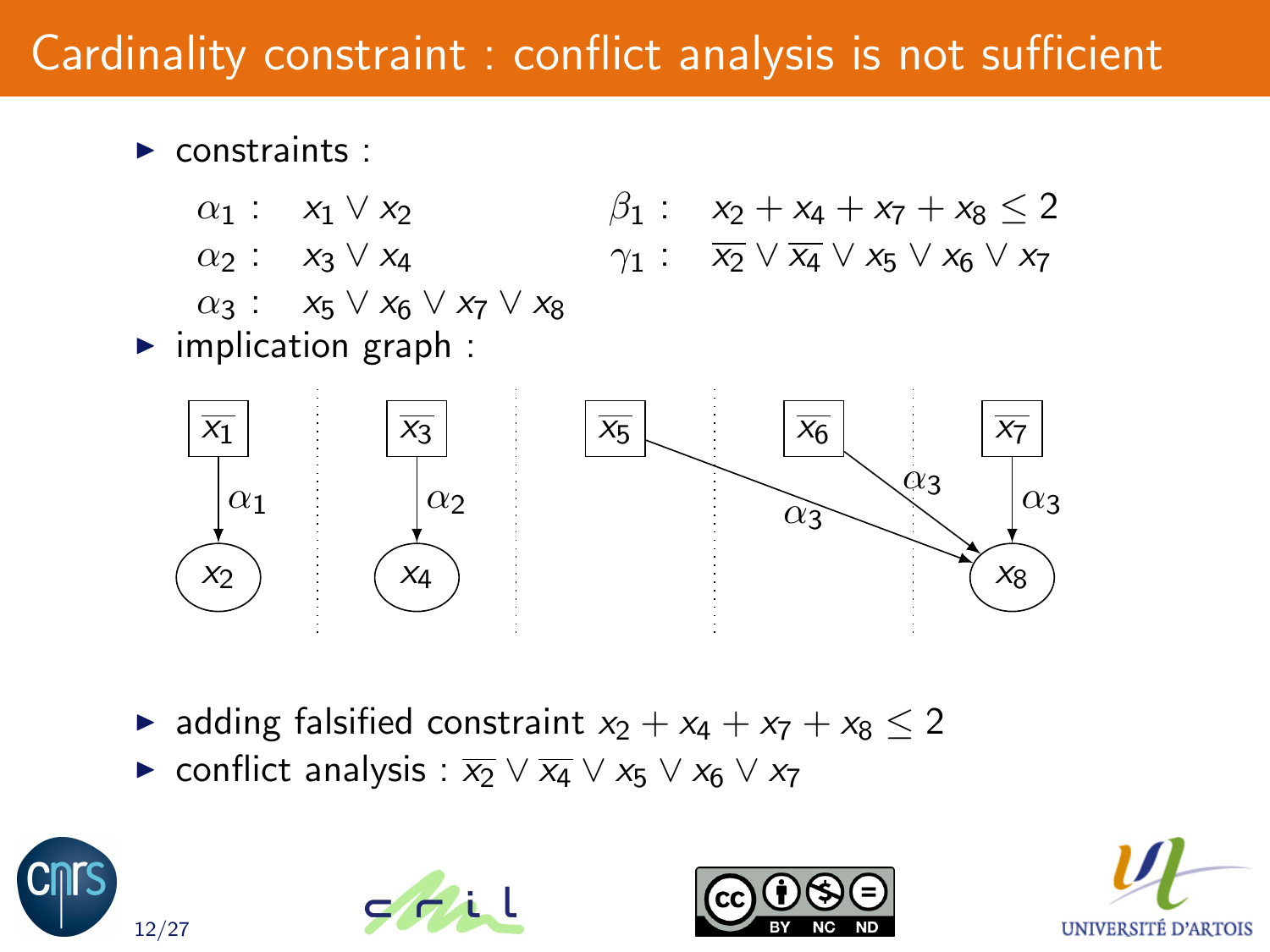- $\blacktriangleright$  constraints :
	- $\alpha_1: x_1 \vee x_2 \qquad \qquad \beta_1: x_2 + x_4 + x_7 + x_8 \leq 2$  $\alpha_2$  :  $x_3 \vee x_4$   $\gamma_1$  :  $\overline{x_2} \vee \overline{x_4} \vee x_5 \vee x_6 \vee x_7$
	- $\alpha_3$  :  $x_5 \vee x_6 \vee x_7 \vee x_8$
- $\blacktriangleright$  implication graph :



- ► adding falsified constraint  $x_2 + x_4 + x_7 + x_8 < 2$
- $\triangleright$  conflict analysis :  $\overline{x_2} \vee \overline{x_4} \vee x_5 \vee x_6 \vee x_7$
- $\triangleright$   $\beta_1$  is still f[alsified !](http://www.cril.fr/)







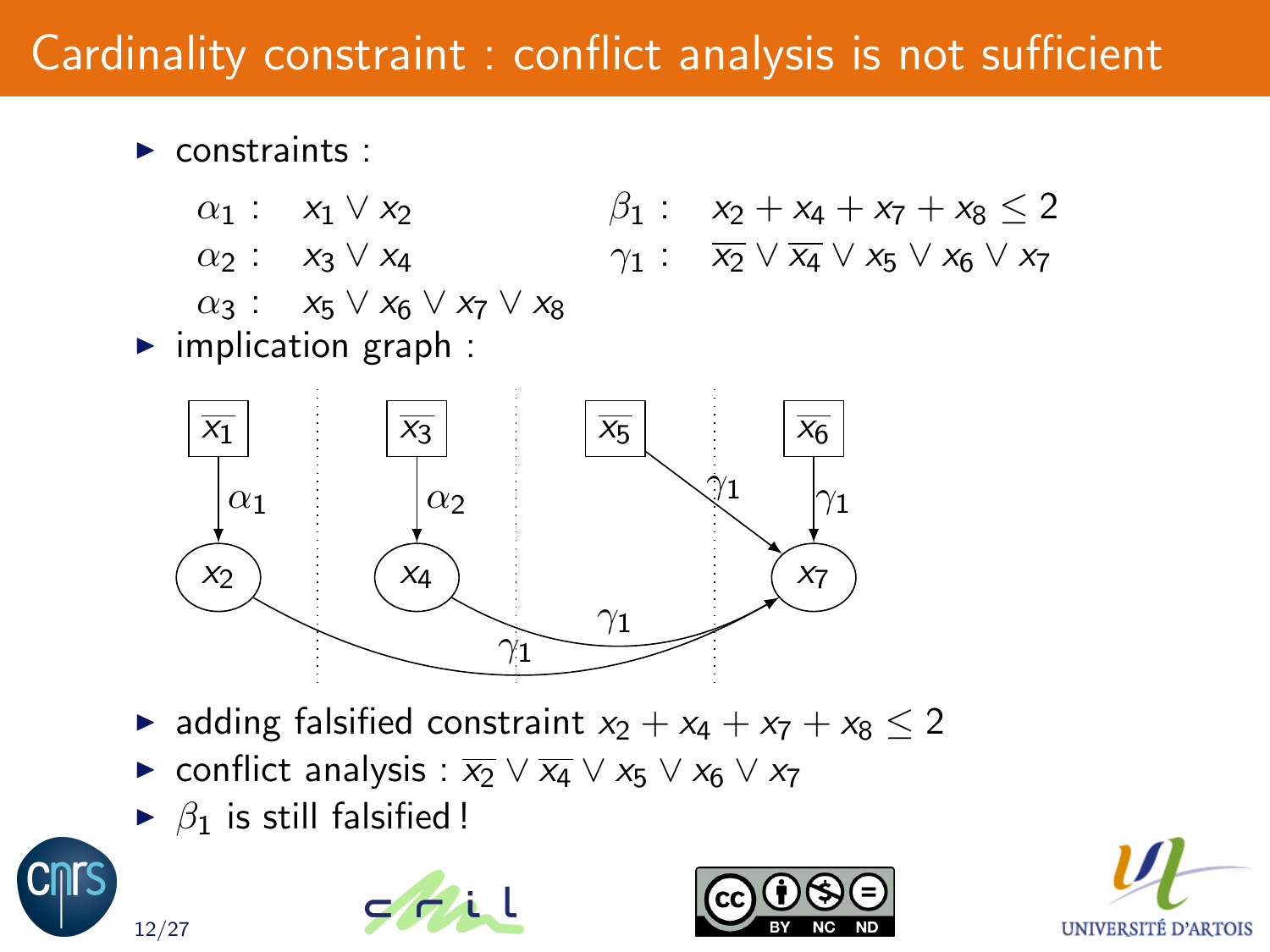- $\blacktriangleright$  constraints :
	- $\alpha_1: x_1 \vee x_2 \qquad \beta_1: x_2 + x_4 + x_7 + x_8 \leq 2$  $\alpha_2$  :  $x_3 \vee x_4$   $\gamma_1$  :  $\overline{x_2} \vee \overline{x_4} \vee x_5 \vee x_6 \vee x_7$
	- $\alpha_3$  :  $x_5 \vee x_6 \vee x_7 \vee x_8$
	-
- $\blacktriangleright$  implication graph :



**•** backjump to  $\beta_1$  [asserti](http://www.cril.fr/)on level, [and propagate](http://creativecommons.org/about/licenses/)  $\overline{x_7}$  and  $\overline{x_8}$  $\overline{x_8}$  $\overline{x_8}$ 







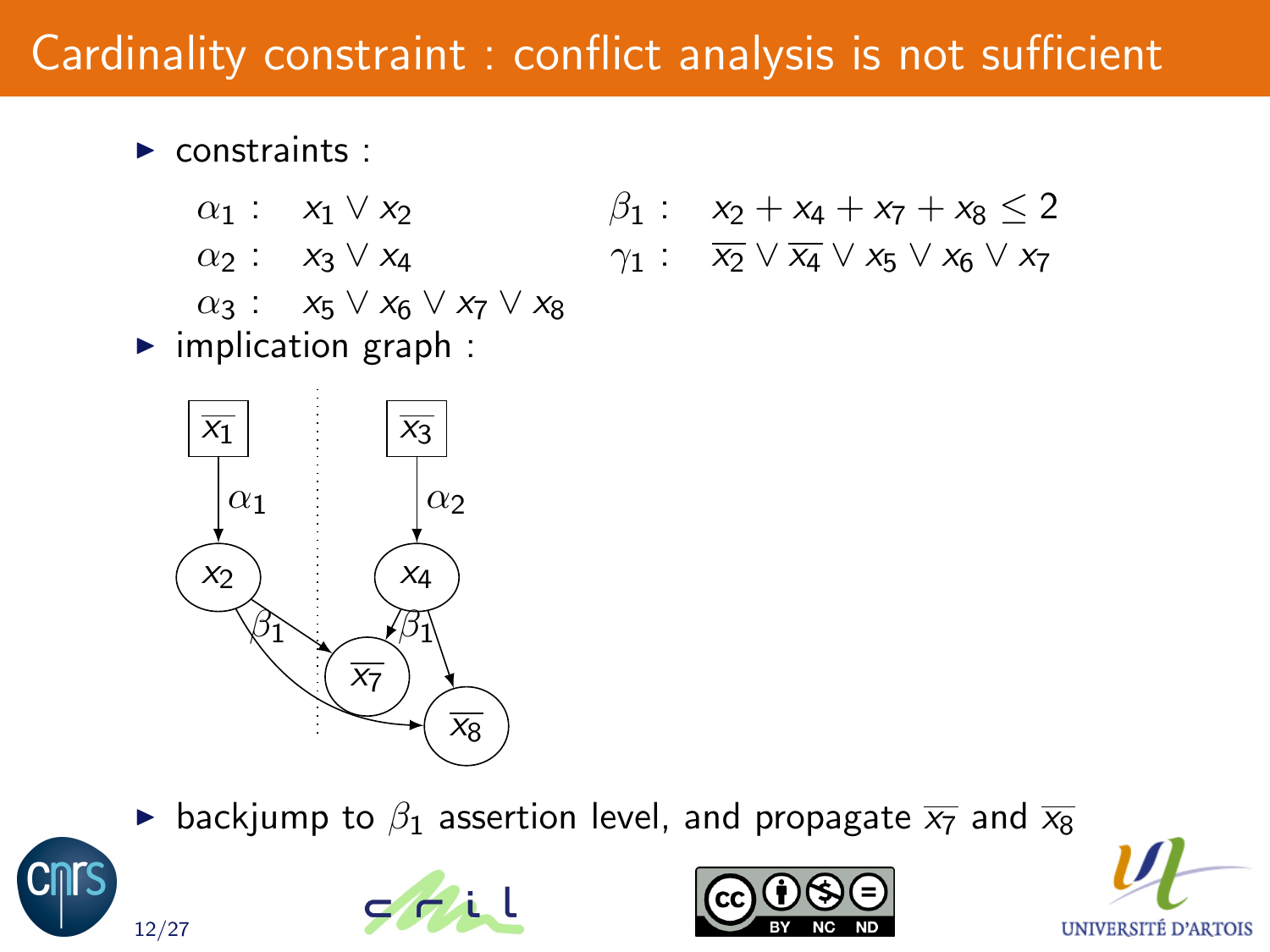# On-the-fly pseudo-boolean constraint addition

• constraints which can be written as 
$$
\sum_{i=1}^{n} w_i x_i \leq k
$$

- $\triangleright$  if the weights sum of the literals set to true is equal to p, other literals whose weights are higher than  $k - p$  must be propagated to false
- $\triangleright$  PB constraints may propagate literals at multiple decision levels
	- $\triangleright$  5 $\overline{x_1}$  + 2 $\overline{x_2}$  +  $\overline{x_3}$  < 2
	- propagate  $x_1$  at decision level 0
	- propagate  $x_2$  (resp.  $x_3$ ) at decision level where  $\overline{x_3}$  (resp.  $\overline{x_2}$ ) is propagated
- $\triangleright$  idea : backtrack to the decision level where the constraint has been falsified for the first time, and analyse the conflict
- $\triangleright$  a specific propagation process is also required







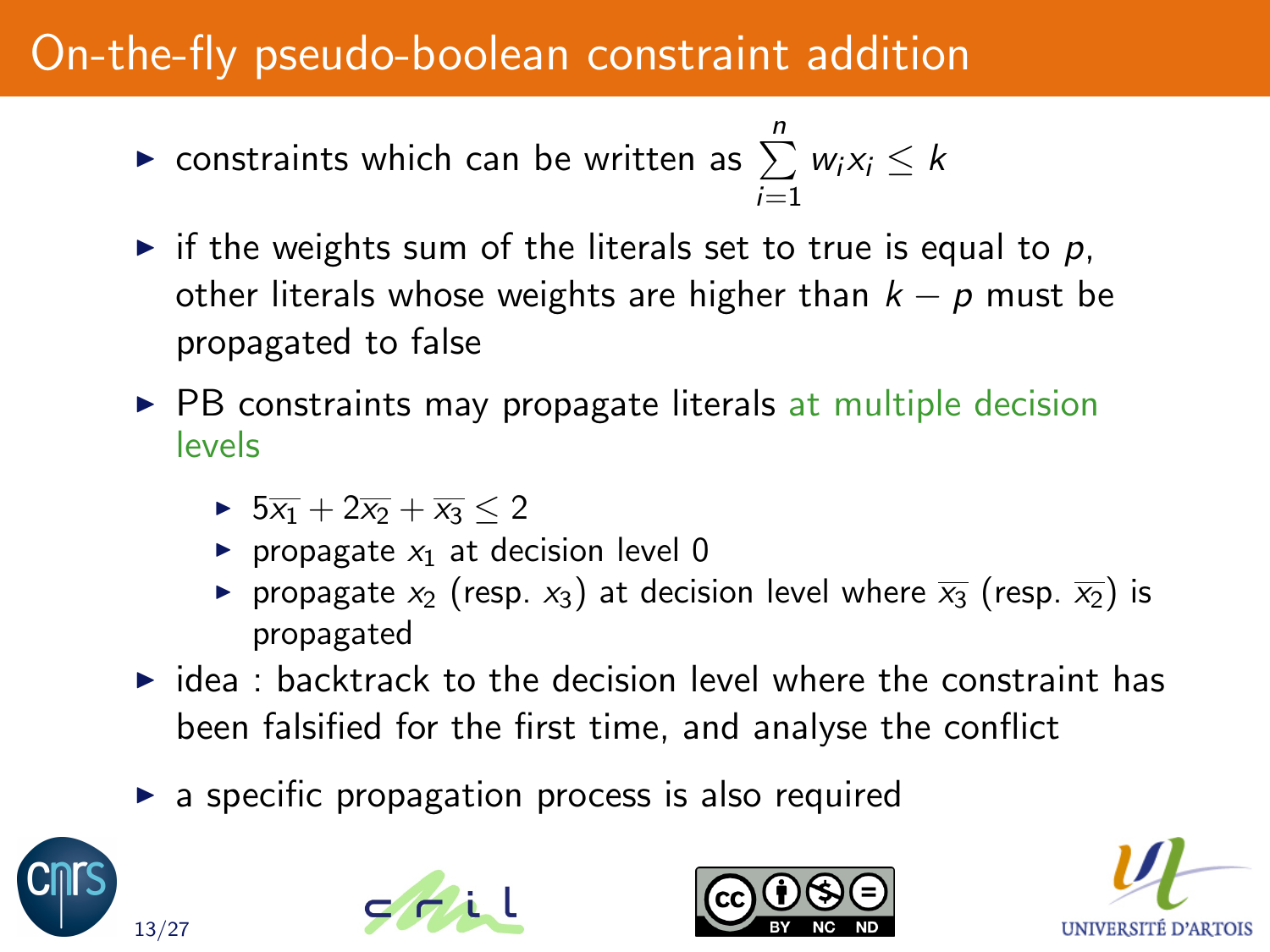$\blacktriangleright$  a model :









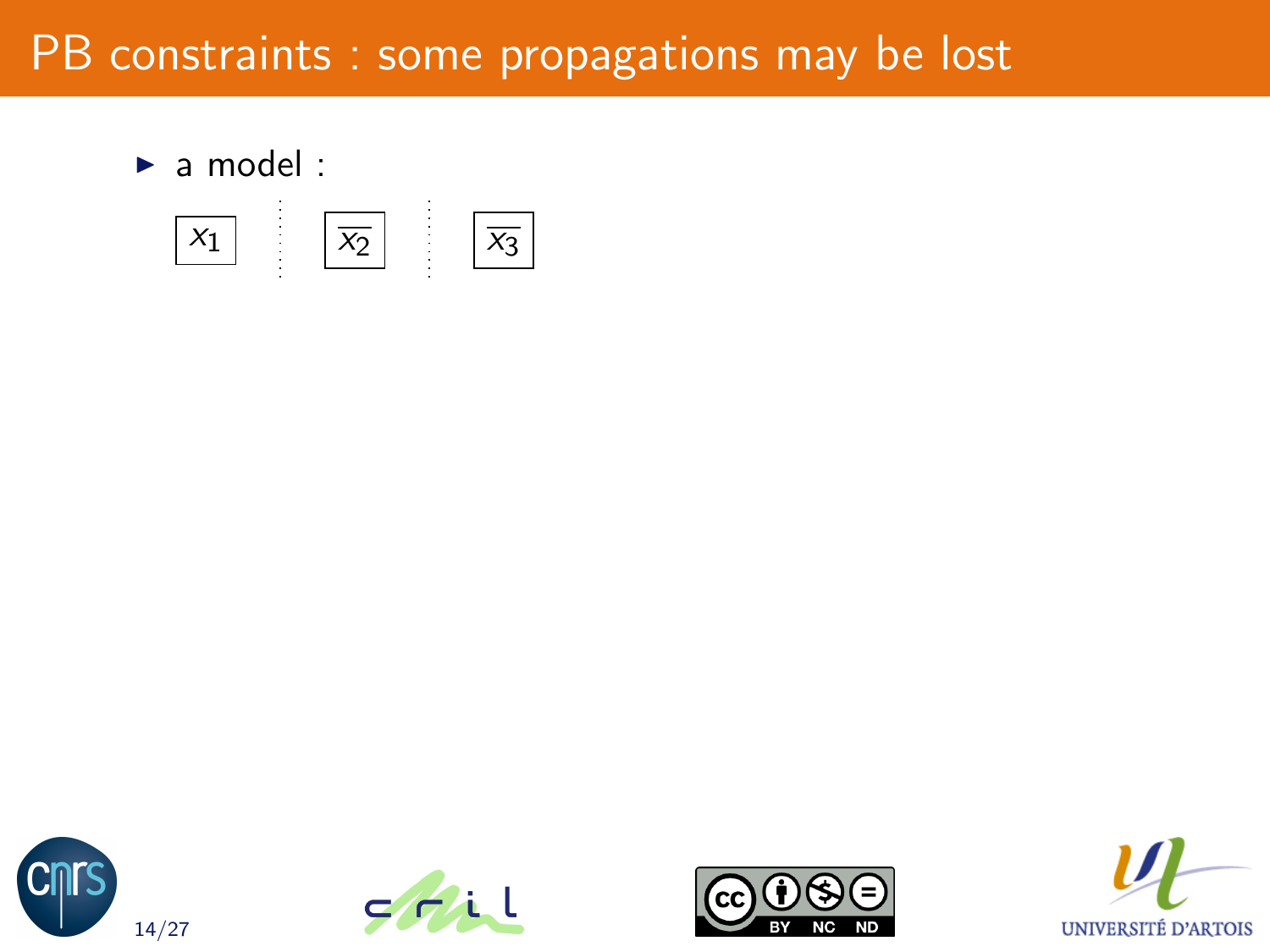$\blacktriangleright$  a model :



A adding the constraint  $5x_1 + 2x_2 + x_3 \ge 6$ , black box :









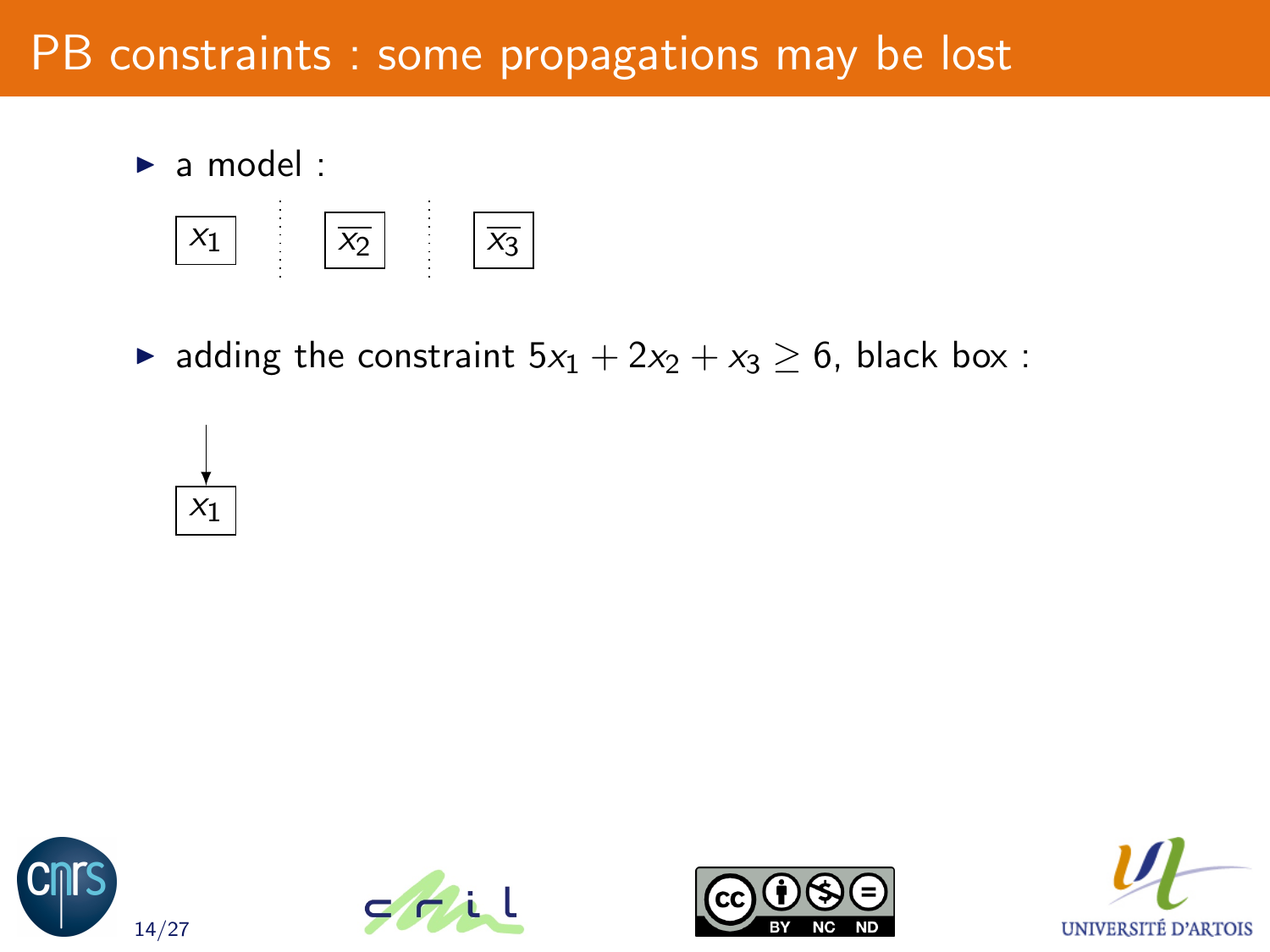$\blacktriangleright$  a model :

 $X_1$ 



• adding the constraint  $5x_1 + 2x_2 + x_3 \ge 6$ , black box :

 $\triangleright$  adding the constraint  $5x_1 + 2x_2 + x_3 \geq 6$ , on the fly :









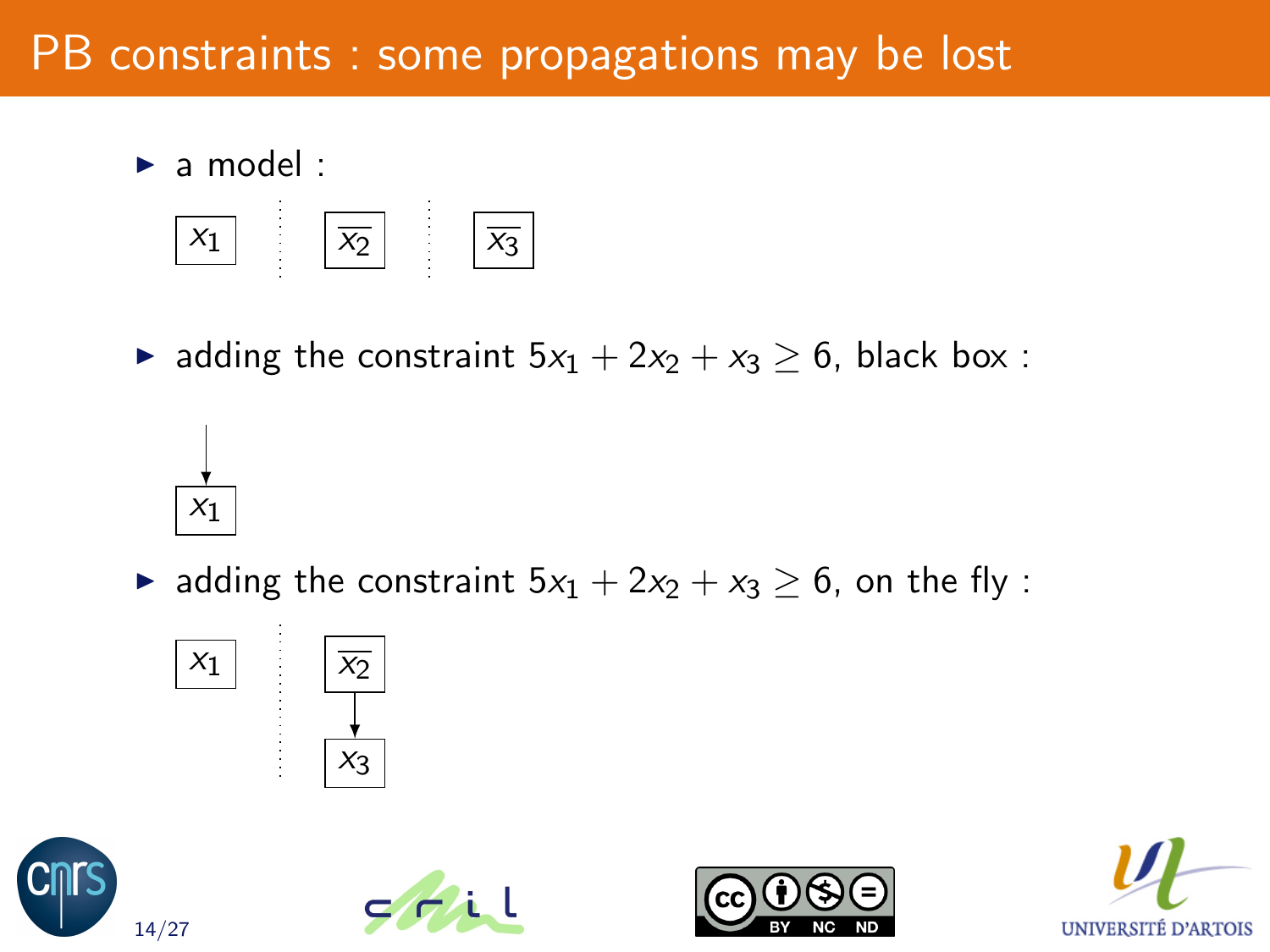# extended CDCL algorithm for PB-OPT

- 1. propagate a literal
- 2. if a model is found, generate a bound constraint, and backjump to its falsification level
- 3. if a conflict appeared at decision level 0, return OPT
- 4. if a conflict appeared at another decision level, process conflict analysis, learn the resulting constraint, and apply the specific propagation process if needed
- 5. goto 1







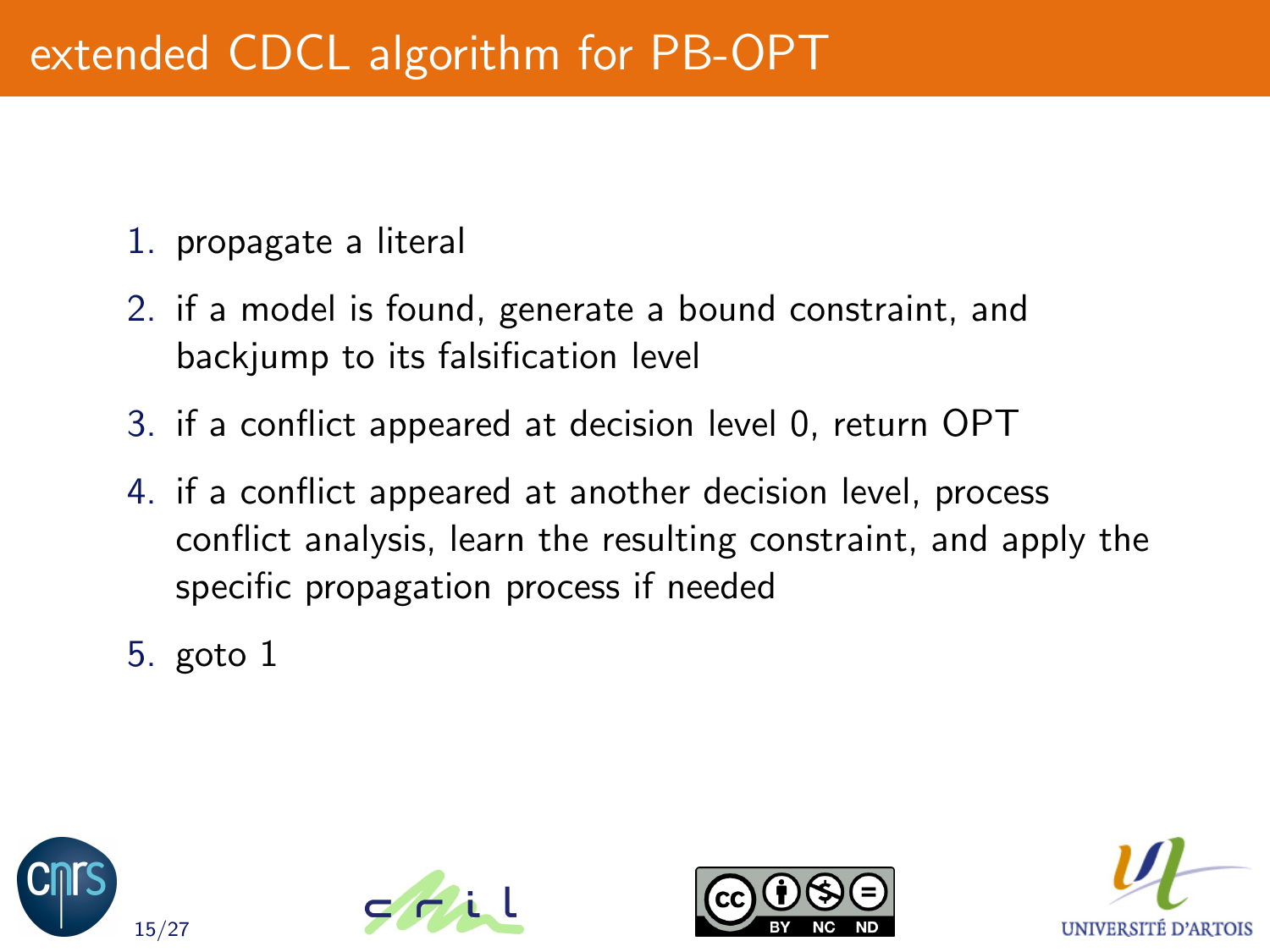[SAT solvers](#page-2-0)

[On-the-fly constraints addition](#page-17-0)

#### **[Experiments](#page-31-0)**

[Conclusion, perspectives](#page-40-0)







<span id="page-31-0"></span>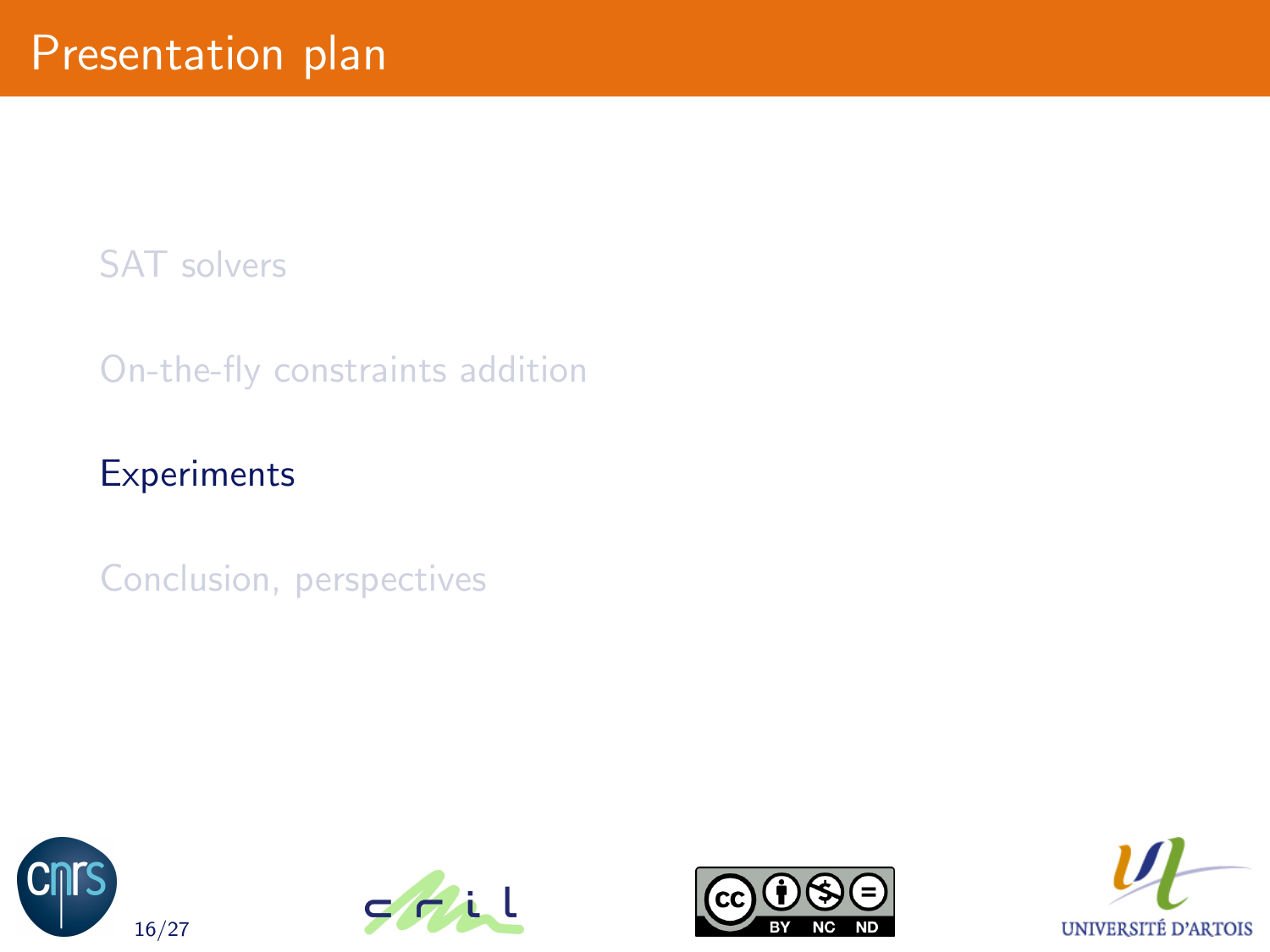### Experimental protocol

#### $\blacktriangleright$  model enumeration :

- ► Intel Quad-core XEON X5550 2,66 GHz, 32 Go de RAM
- $\triangleright$  benchmarks used by Morgado et Marques Silva in Good learning and implicit model enumeration (ICTAI'05)
- $\blacktriangleright$  timeout : 20 minutes
- $\triangleright$  optimization :
	- $\triangleright$  Intel XEON 3,0 GHz, 2 Go de RAM
	- $\triangleright$  benchmarks and timeouts from PB'10 et MAXSAT'10
- $\triangleright$  both approaches were submitted to MAXSAT'13 evaluation







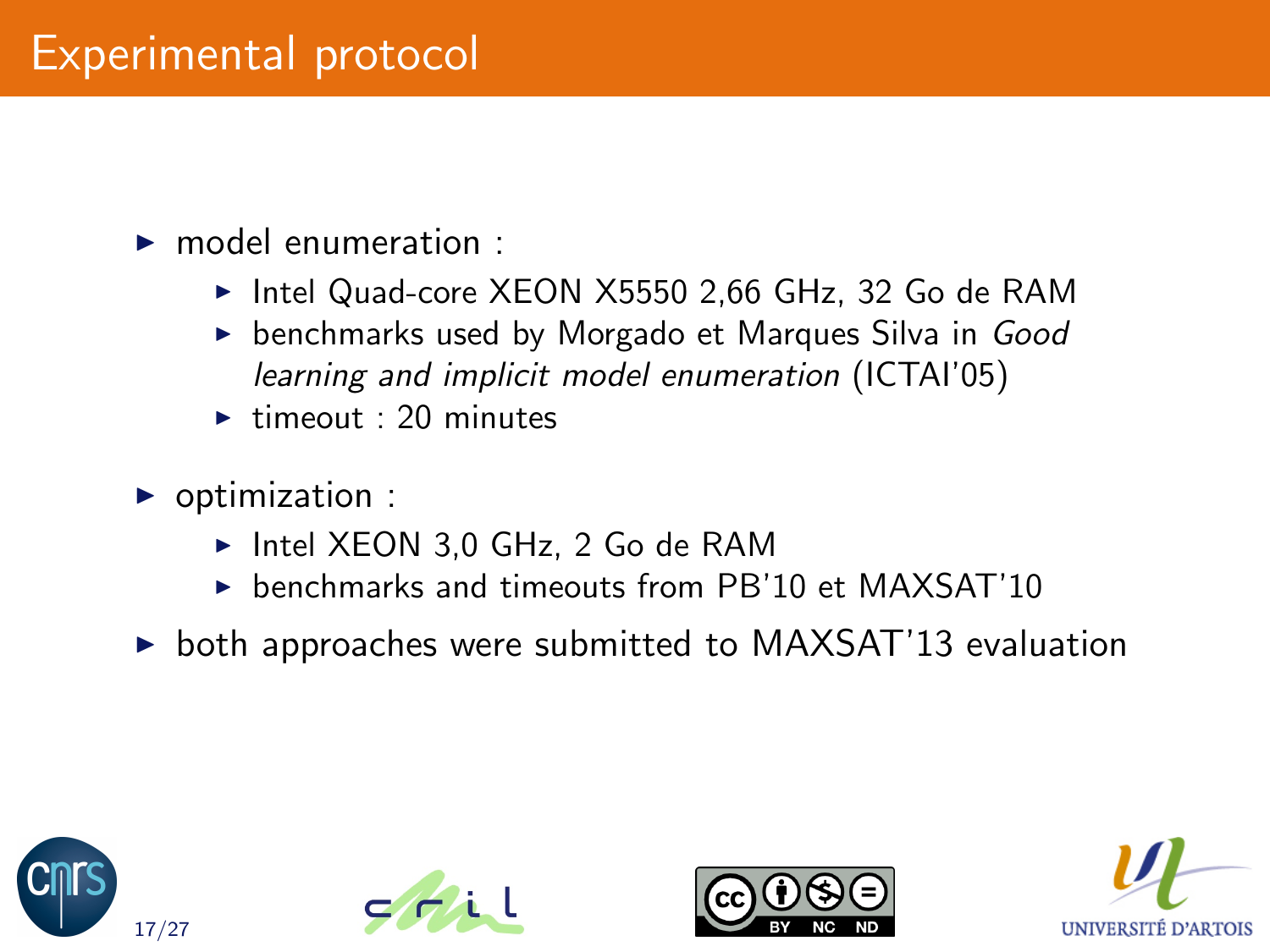### Model enumeration results

 $\triangleright$  solved instances (all models enumerated, timeout : 20 minutes) :

| cat.       | #inst. | black box $\vert$ on the fly |      |
|------------|--------|------------------------------|------|
| <b>CBS</b> | 5000   | 4076                         | 4881 |
| пf         | 3700   | 3110                         | 3408 |
| flat       | 1700   | 1151                         | 1675 |

 $\triangleright$  average solving time by category, median time between parenthesis :

| cat.       | black box    | on the fly  | ratio |
|------------|--------------|-------------|-------|
| <b>CBS</b> | 53239 (1045) | 1584 (694)  | 33.6  |
| uf         | 18264 (101)  | 667 $(121)$ | 27.4  |
| flat       | 39730 (2447) | 1672 (1013) | 23.8  |







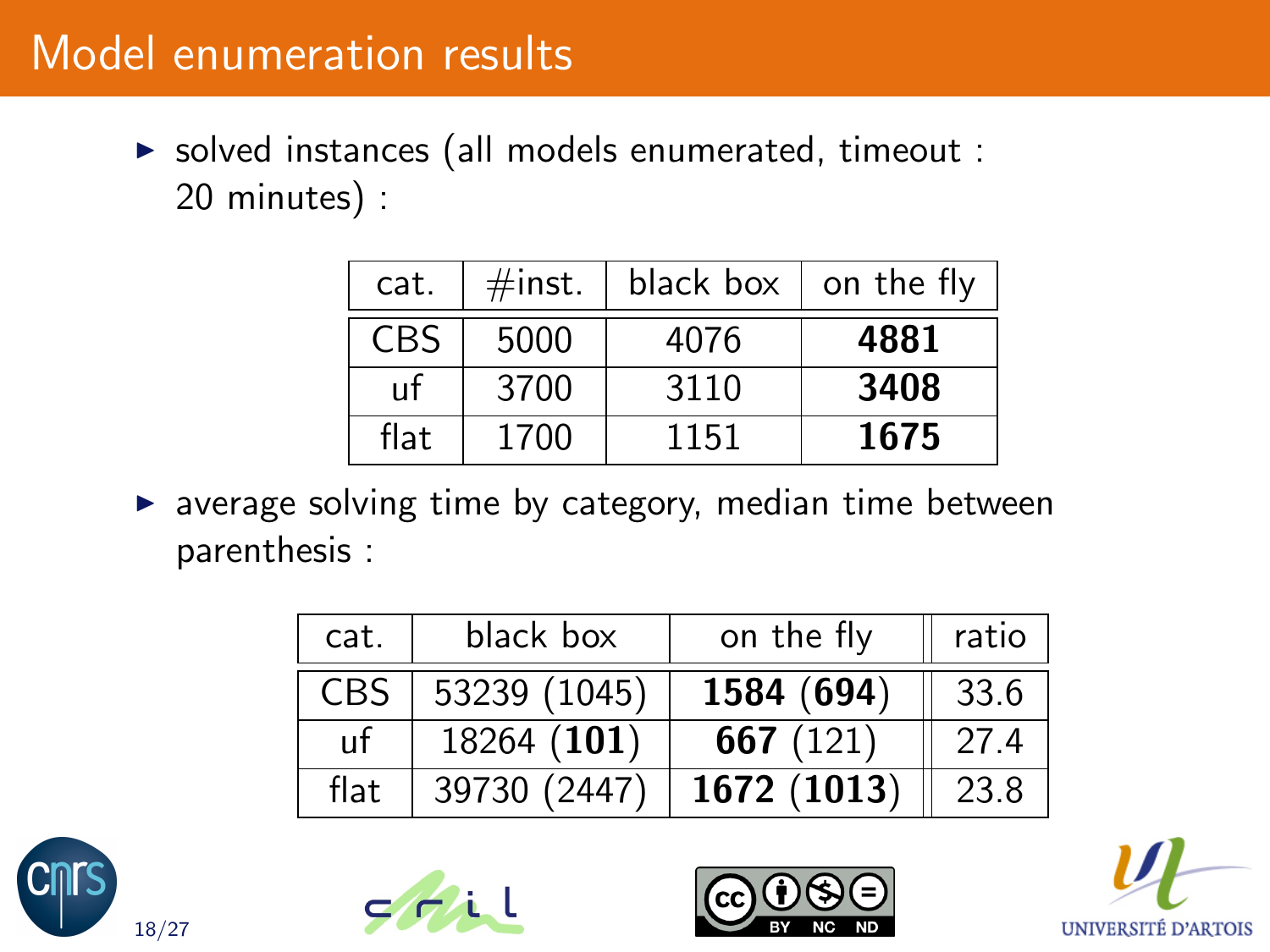#### solved instances (30 minutes ; UNSAT between parenthesis) :

| cat.              | $\#$ inst. | black box | on the fly |
|-------------------|------------|-----------|------------|
| <b>BIGINT-LIN</b> | 532        | 125(57)   | 115(57)    |
| SMAI LINT-LIN     | 699        | 270(33)   | 266(33)    |
| SMALLINT-NLC      | 409        | 273(0)    | 275(0)     |







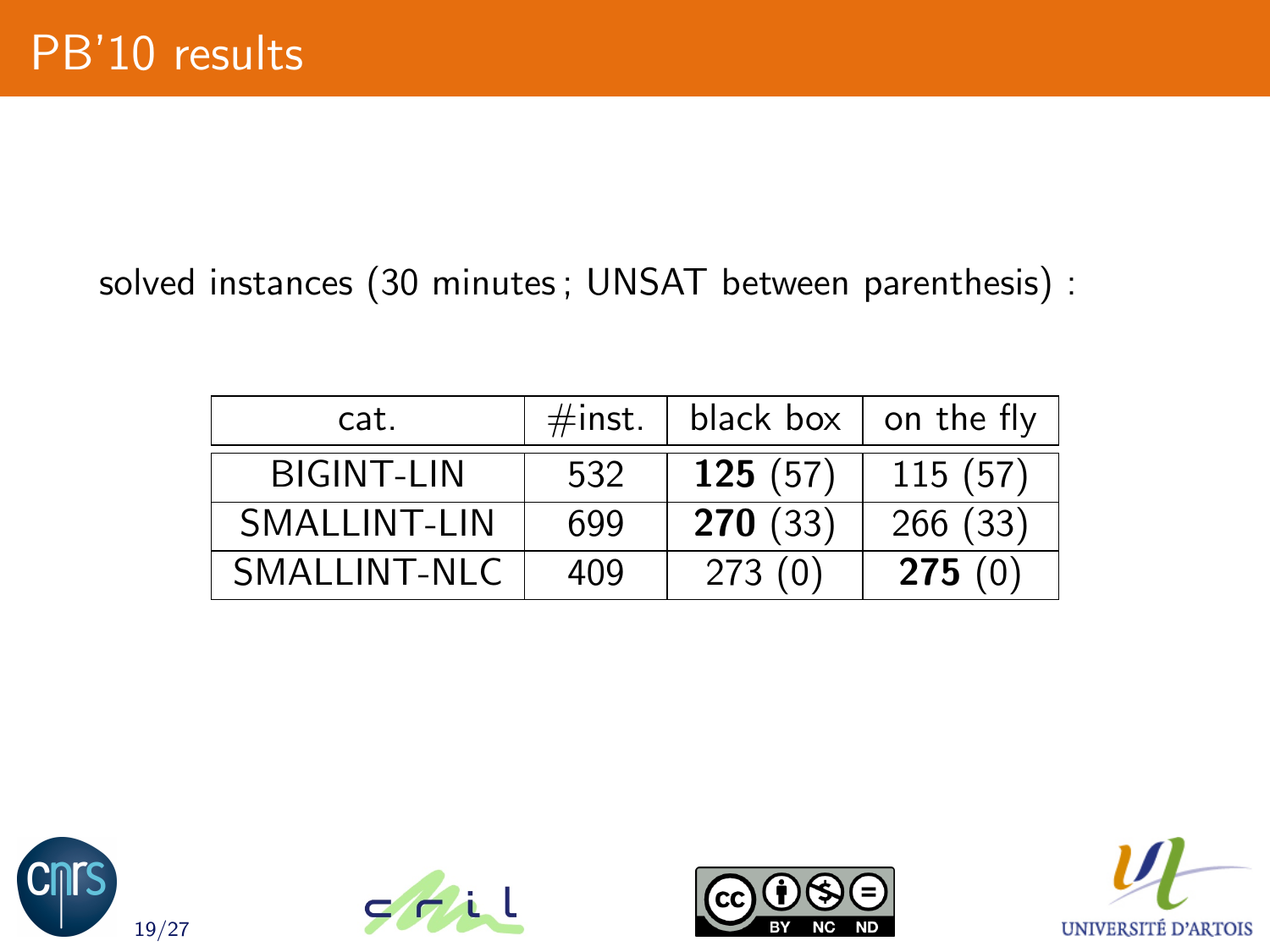### MAXSAT'10 results

solved instances (timeout : 20 minutes) :

| cat.            | $\#$ inst. | black box | on the fly     |
|-----------------|------------|-----------|----------------|
| ms_crafted      | 167        | 2         | $\overline{2}$ |
| ms_industrial   | 77         | 8         | 5              |
| ms_random       | 300        | N         | O              |
| pms_crafted     | 385        | 190       | 187            |
| pms_industrial  | 497        | 270       | 258            |
| pms_random      | 240        | 26        | 26             |
| wms_crafted     | 149        | 43        | 43             |
| wms_random      | 200        | 16        | 16             |
| wpms_crafted    | 378        | 146       | 142            |
| wpms_industrial | 132        | 36        | 35             |
| wpms_random     | 150        | 29        | 29             |







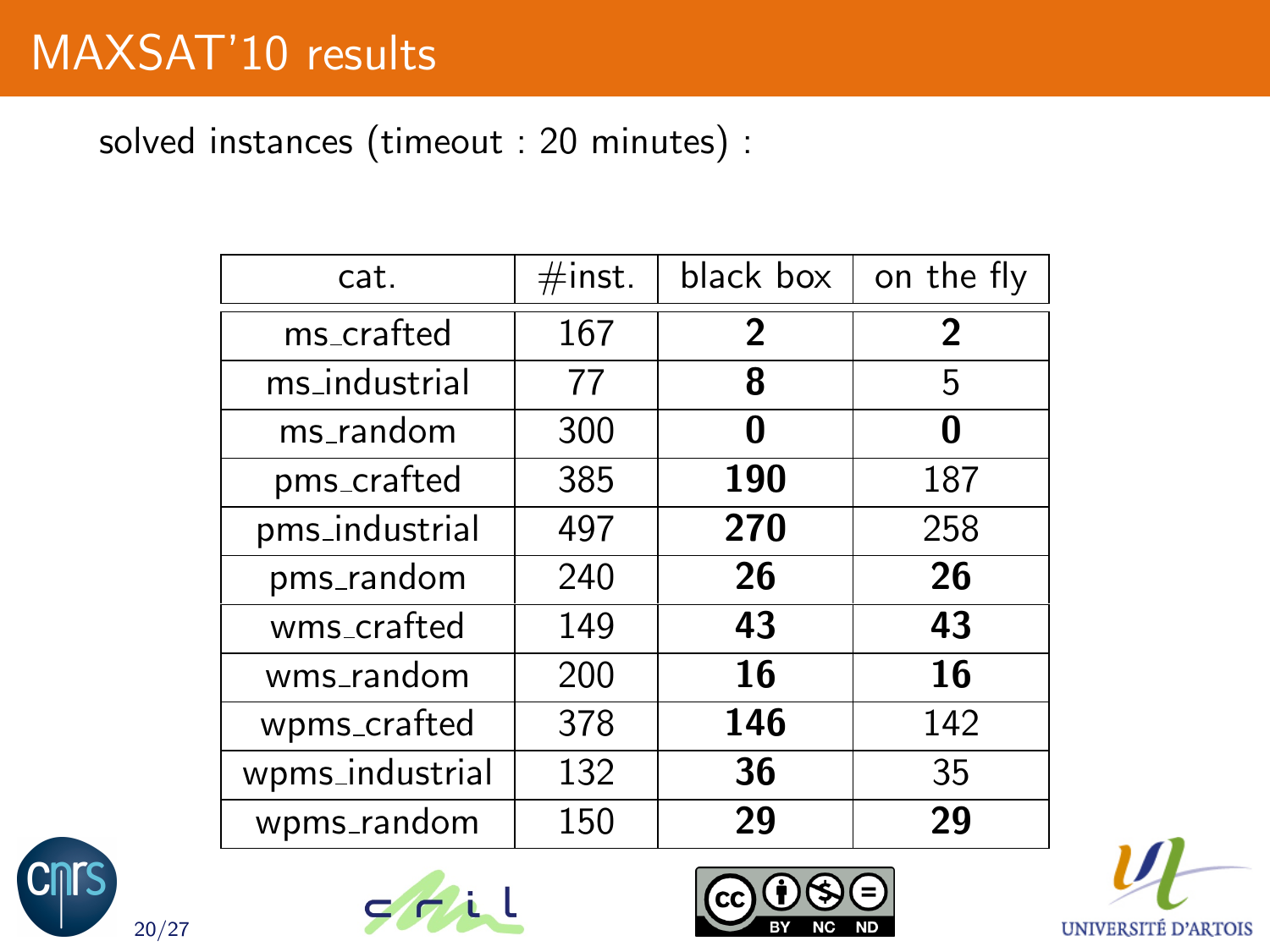# MAXSAT'10 cactus plot

solving time :









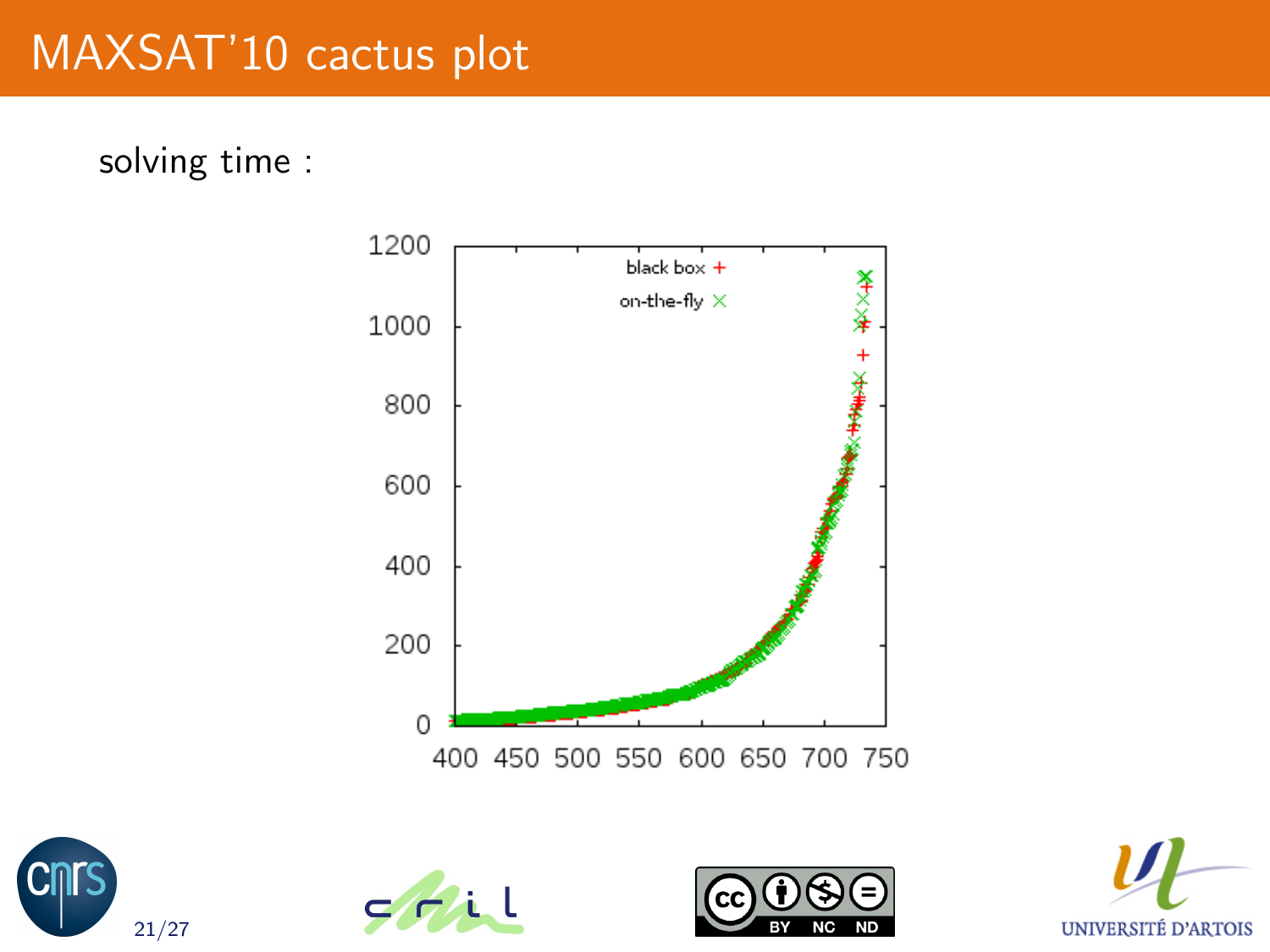### Solving times comparison

#### solving times :

22/27



UNIVERSITÉ D'ARTOIS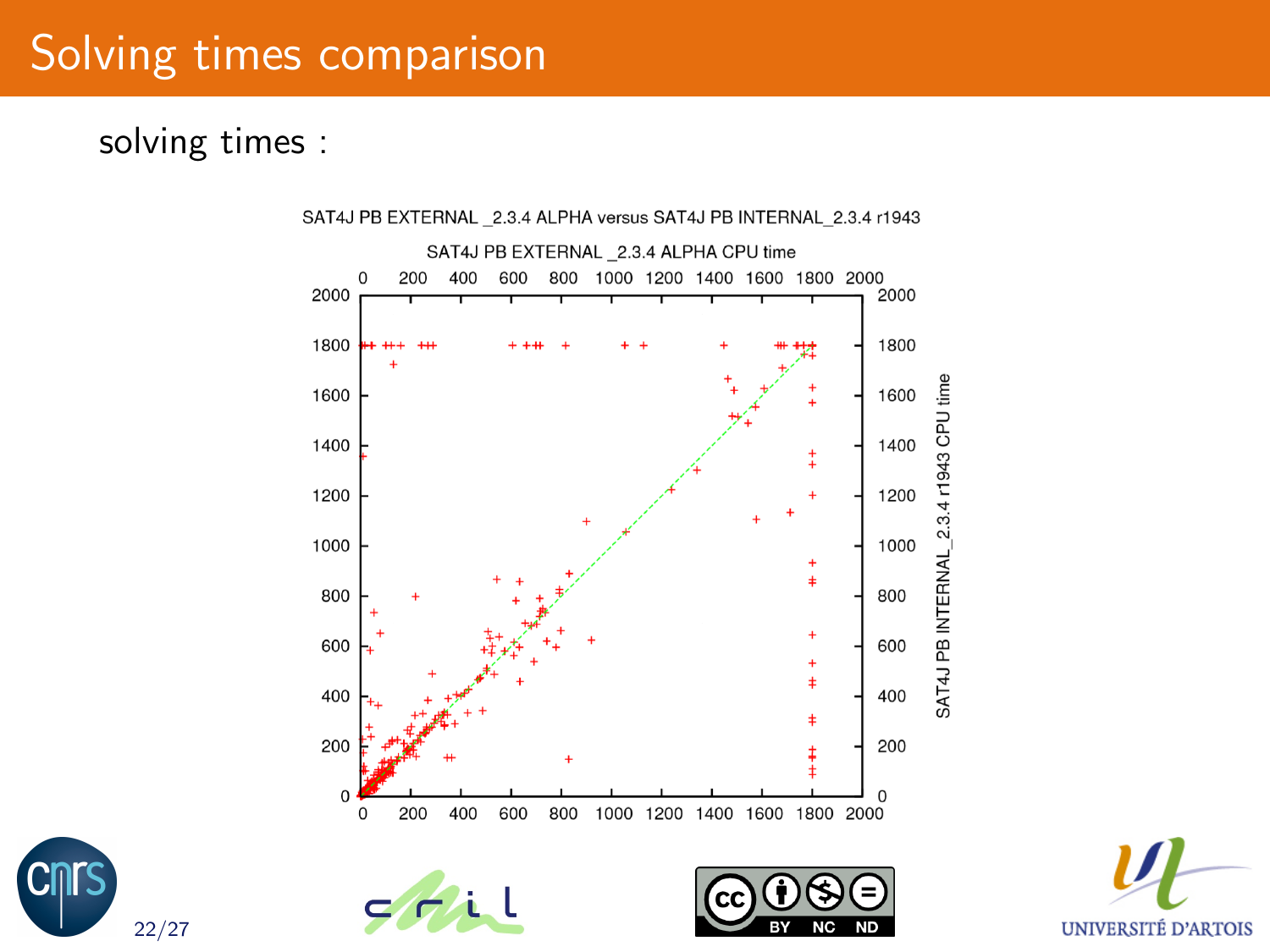### intermediate model count MAXSAT'10

Intermediate model found while searching an optimum one (x-axis : intermediate solution count, y-axis : instance count) :









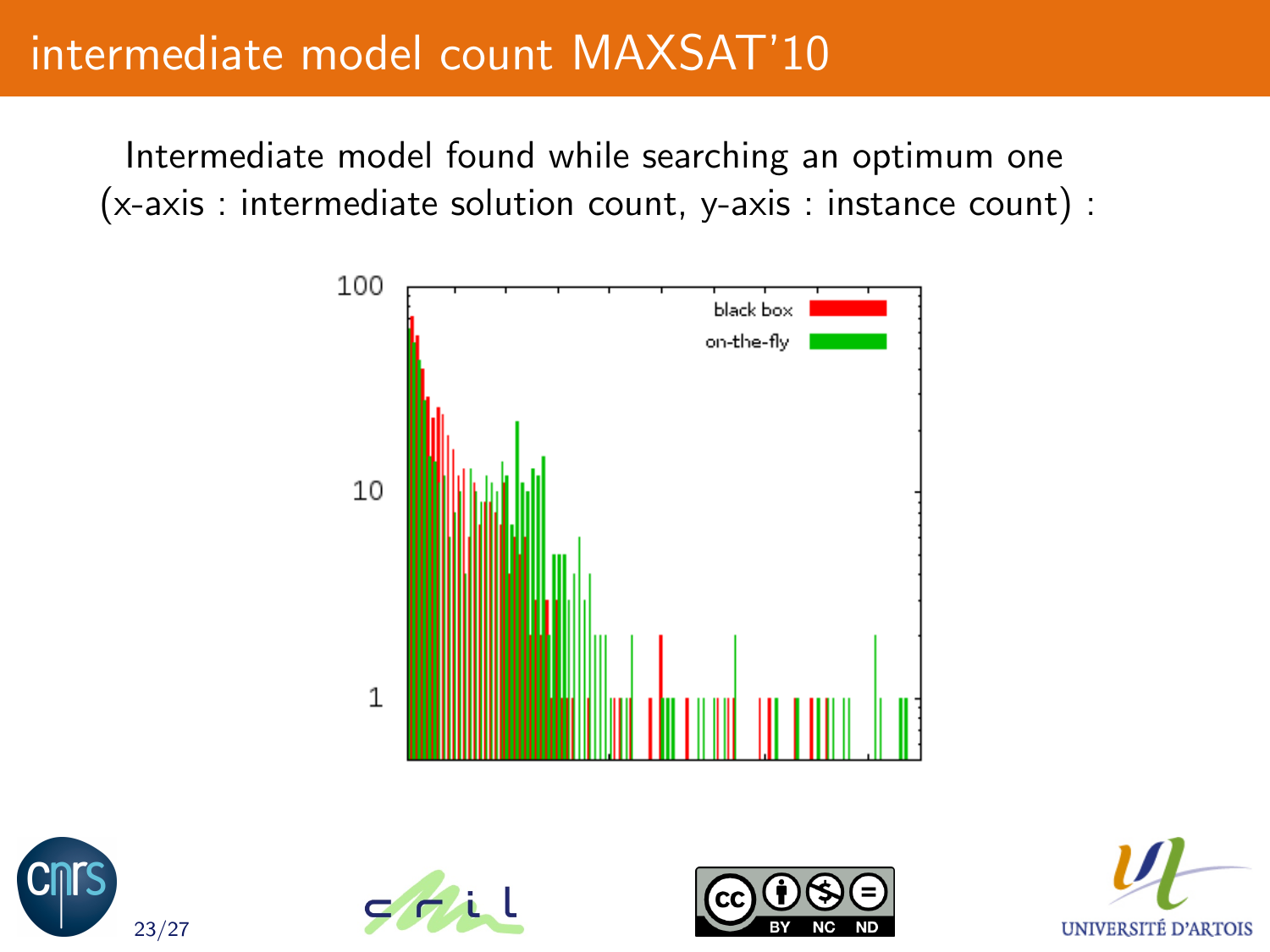#### crazy model enumeration example

 $\triangleright$  sometimes, on-the-fly finds a lot of intermediate solutions

 $\triangleright$  normalized-rand0c02bc.cudf.paranoid.opb :

black box output :

s OPTIMUM FOUND  $c$  Found 29 solution(s)  $v \times 1 - x2 - x3 \times 4 - x5 \times 6 - x7 - x8 - x9 \times 10$ c objective function=8730 c Total wall clock time (in seconds) : 658.531

#### on-the-fly output :

 $c$  Found solution  $\#196$  (1630.88)s c cleaning 58002 clauses out of 116019 with flag 6191114/1760000 c cleaning 58999 clauses out of 118017 with flag 6373293/1820000 o 8748 c FOUND SOLUTION  $#197$  (1760.21)s c cleaning 60009 clauses out of 120018 with flag 6561648/1881000 o 8747







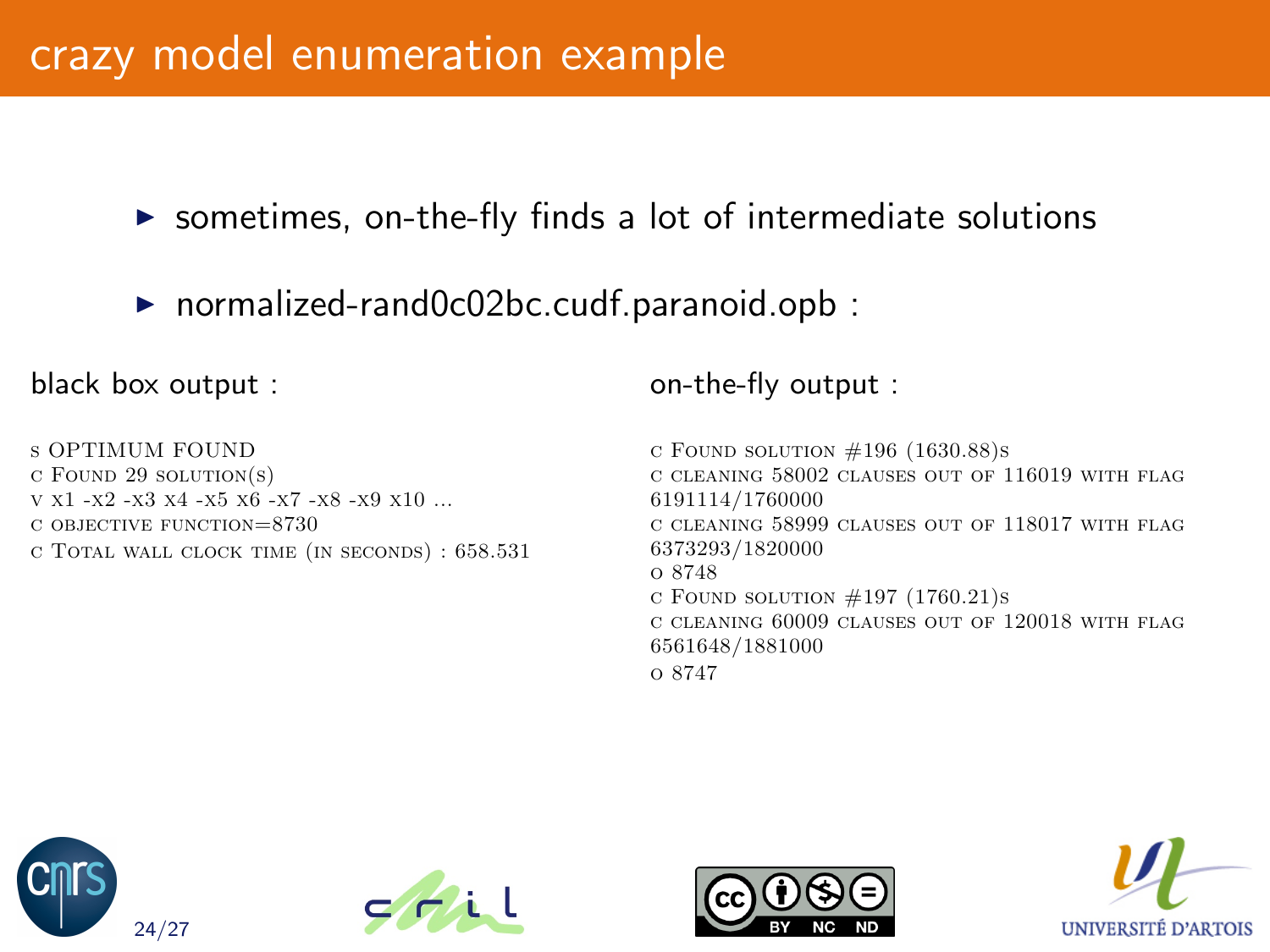[SAT solvers](#page-2-0)

[On-the-fly constraints addition](#page-17-0)

**[Experiments](#page-31-0)** 

[Conclusion, perspectives](#page-40-0)







<span id="page-40-0"></span>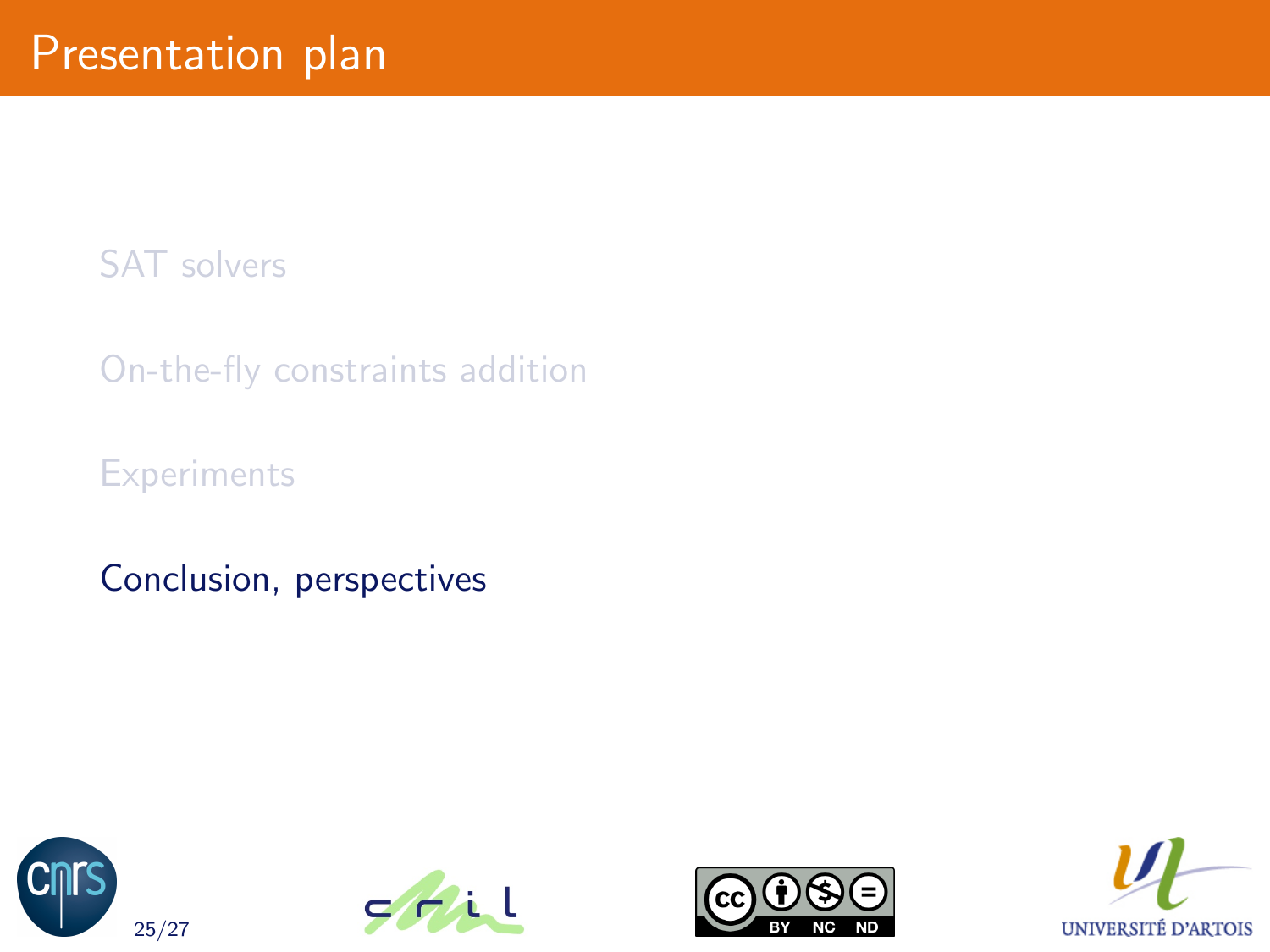# Conclusions, perspectives

- $\blacktriangleright$  mitigate results :
	- $\triangleright$  on-the-fly approach seems very effective for model enumeration
	- $\triangleright$  no gain for optimization :-(
- $\triangleright$  useful in other cases? (CEGAR, MUS/MSS enumeration)
- $\triangleright$  results may be altered by PB constraint handling issue : better handling ?
	- $\triangleright$  restart after adding some classes of constraints (mixing black box and on-the-fly approaches)
	- $\blacktriangleright$  learning unit clauses to force restarting for level 0 propagation PB constraints